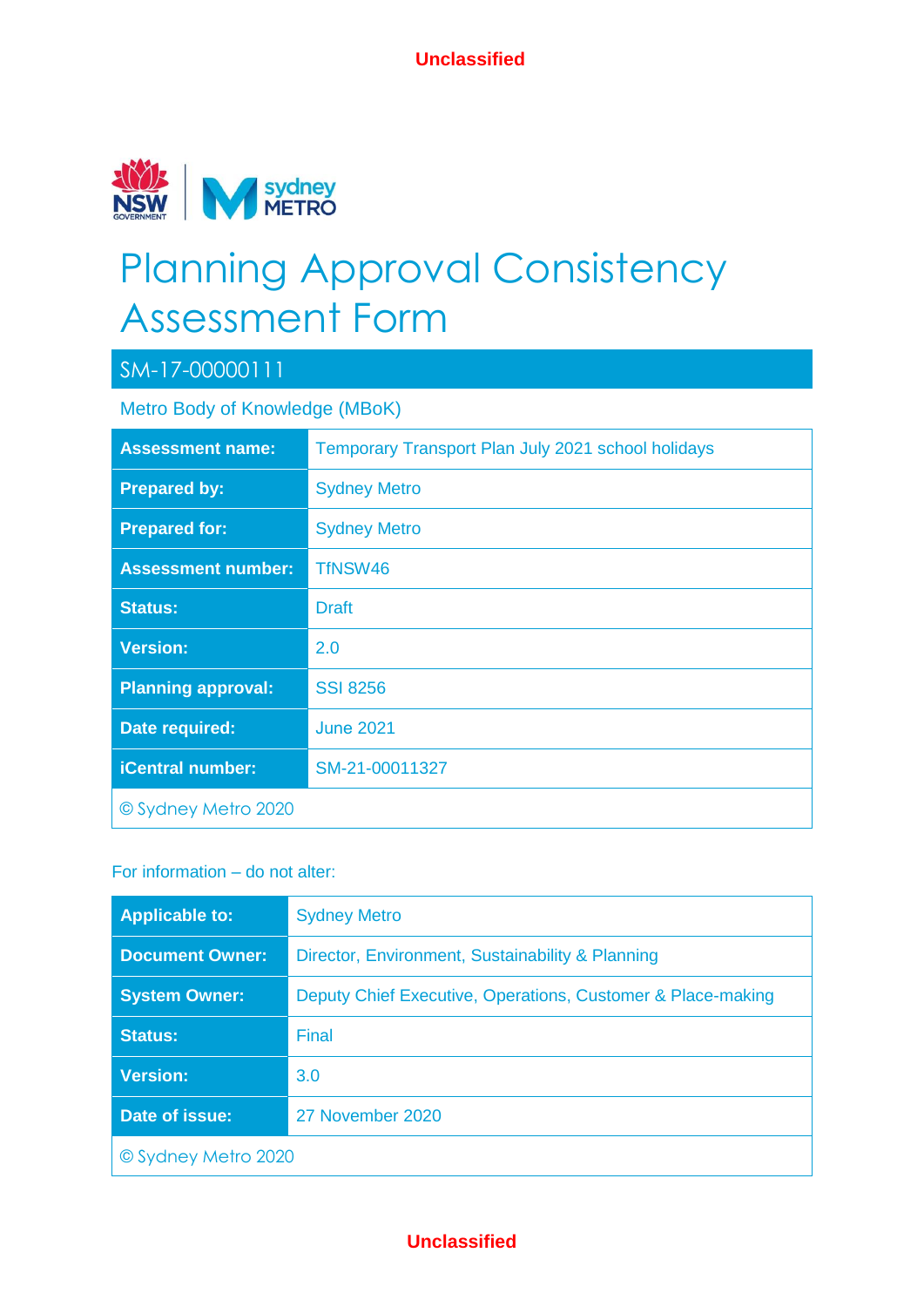

#### **Metro Body of Knowledge (MBoK)**



**(Uncontrolled when printed)**

### **Table of contents**

| Appendix A - July 2021 Possession Traffic Consistency Assessment  23 |  |
|----------------------------------------------------------------------|--|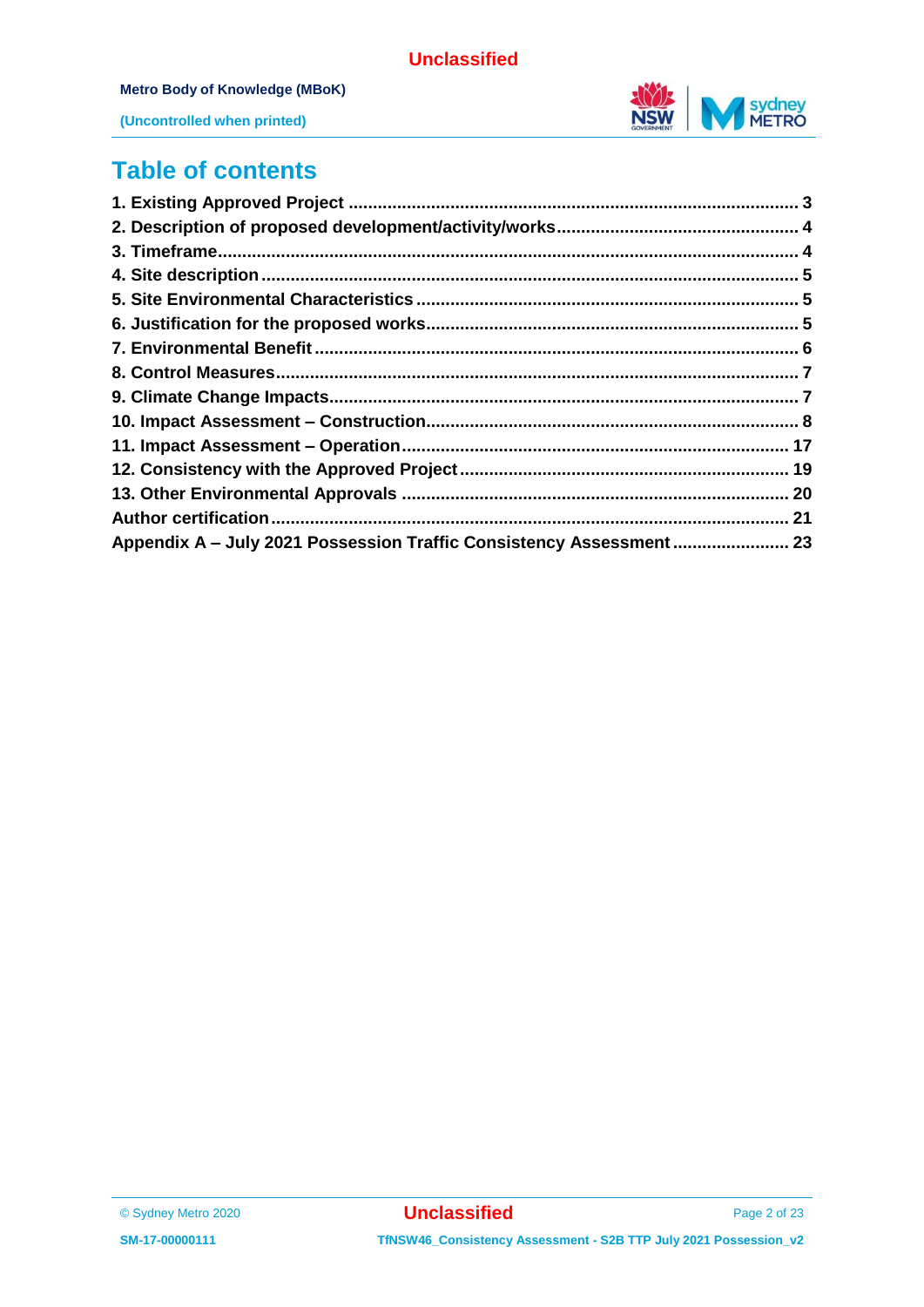#### **Metro Body of Knowledge (MBoK)**



The Planning Approval Consistency Assessment Form should be completed in accordance wit[h SM-17-00000103 Planning Approval Consistency](https://icentral.tdocs.transport.nsw.gov.au/otcs/cs.exe/app/nodes/3843028)  [Assessment Procedure.](https://icentral.tdocs.transport.nsw.gov.au/otcs/cs.exe/app/nodes/3843028)

#### **1. Existing Approved Project**

Planning approval reference details (Application/Document No. (including modifications)):

SSI\_8256 Sydney Metro City & Southwest – Sydenham to Bankstown

SSI\_8256 Sydney Metro City & Southwest – Sydenham to Bankstown Bankstown Station Modification 1 – October 2020

Date of determination: 12/12/2018

Type of planning approval: Critical State Significant Infrastructure

Description of existing approved project you are assessing for consistency:

Construction and operation of a metro rail line, approximately 13km long, between Marrickville and Bankstown, including ten metro stations and associated ancillary infrastructure. The works include station works, track and rail system facility works and other works to support metro operations.

The EIS presented a Temporary Transport Strategy (TTS) which outlined the use of bus replacement services over possession periods, periods when trains could not run on the T3 Bankstown Line, during construction. The possession periods that were assessed included school holiday possession periods (two (2) weeks in July and six (6) weeks in December/January for five (5) years), four (4) additional weekend possessions per year (in addition to the standard Sydney Trains possessions) and a final possession of up to six (6) months.

Following exhibition of the EIS, changes were made to the exhibited project in the Preferred Infrastructure Report (PIR). Given the reduction in the construction activities required to deliver the scope of works identified in the PIR, there was also a change to the proposed temporary transport arrangements. This included the provision of two month station closures where up to three stations would be closed at any one time, reduction of the closure during the December/January period and removal of the two (2) week possession periods in the July school holidays throughout the construction phase.

Relevant background information (including EA, REF, Submissions Report, Director General's Report, MCoA):

Sydenham to Bankstown Environmental Impact Statement (EIS) – September 2017

Sydenham to Bankstown Submissions and Preferred Infrastructure Report (SPIR) – June 2018

Sydenham to Bankstown Submissions Report (SR) – September 2018

Sydenham to Bankstown Modified Conditions of Approval – October 2020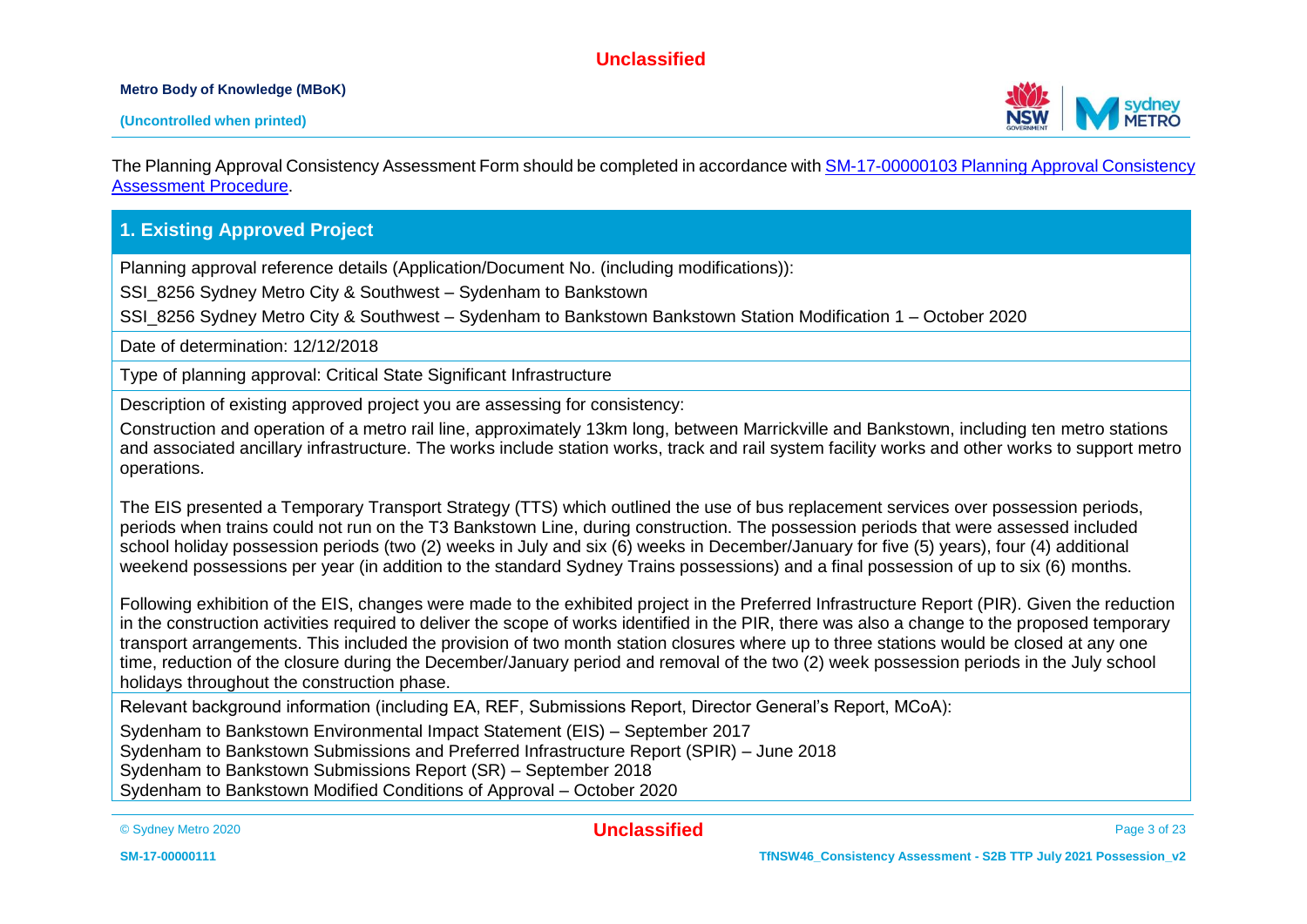#### **Metro Body of Knowledge (MBoK)**

#### **(Uncontrolled when printed)**

All proposed works identified in the assessment would be undertaken in accordance with the mitigation measures identified in the EIS, SPIR and SR and the conditions of approval.

#### **2. Description of proposed development/activity/works**

An additional full line closure would be required for two weeks in July 2021 school holiday period (28 June- 11 July 2021) to enable construction of the approved project. Bus replacement services would be provided on seven routes on weekdays, and three routes on the weekend. These routes include:

Weekdays

- 10T3 10T3 Bankstown to Sydenham (All stops) Commuter service to Sydenham
- Route 1 Hurlestone Park to Sydenham (All stops) Commuter service to Sydenham
- Route 2 Bankstown then Padstow (Express) Transport to T8 parallel line
- Route 3 Punchbowl, Wiley Park then Beverly Hills (Express) Transport to T8 parallel line
- Route 4 Lakemba, Belmore then Kingsgrove (Express) Transport to T8 parallel line
- 74T3 74T3 Campsie then Central (Express) Transport to City
- Route  $5 -$  Canterbury then Central (Express) Transport to City

#### **Weekends**

- 10T3 All stations between Bankstown and Sydenham
- 33T3 Limited stops between Bankstown and Sydenham
- 13T3 Express service between Campsie and Sydenham

AECOM has prepared a Traffic Consistency Assessment dated November 2020 (Appendix A) for the seven weekday bus routes.

#### **3. Timeframe**

When will the proposed change take place? For how long? June/July 2021 for two weeks during school holidays (28 June- 11 July 2021).

© Sydney Metro 2020 **Unclassified** Page 4 of 23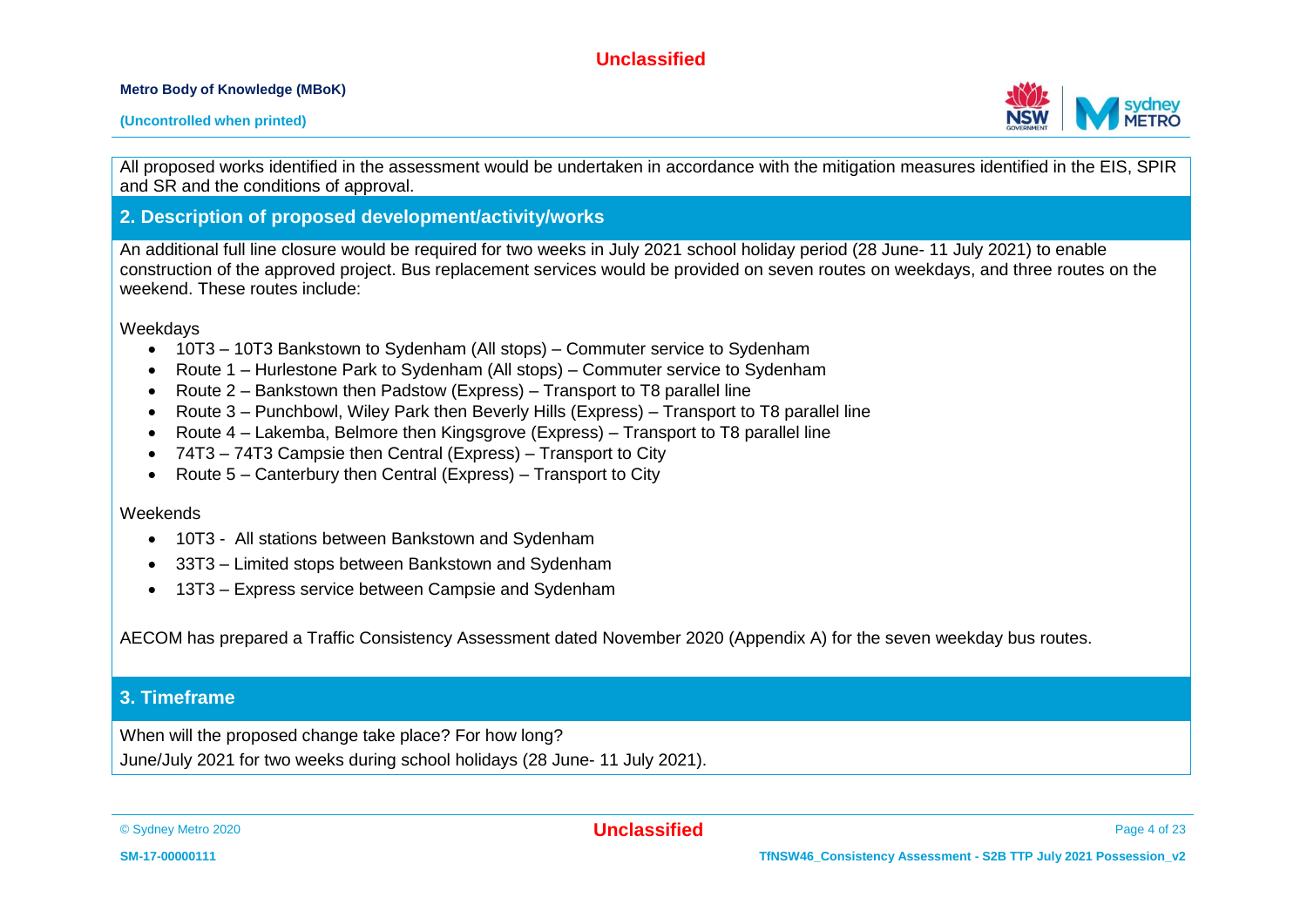#### **Metro Body of Knowledge (MBoK)**



#### **4. Site description**

The general extent of the project area is shown in Figure 2-1 of AECOM's Transport Consistency Assessment (Appendix A). The temporary bus stops and routes are in the streets surrounding the Sydenham to Bankstown rail corridor, as well as between the rail corridor and Central Station, Kingsgrove, Beverly Hills and Padstow.

#### **5. Site Environmental Characteristics**

Refer to the Environmental Impact Statement for a description of the existing environment. The proposed construction works would impact nearby receivers and the bus replacement services would impact on the pedestrian spaces around affected train stations and existing road network only.

#### **6. Justification for the proposed works**

A review of the construction scheduling identified a delay in the commencement of station construction due to the availability of possessions (rail shutdowns). This has implications on the date of station and milestone completion and therefore the wider Approved Project. The proposed activity is required to mitigate construction delays.

As a result of the proposed works (and other temporary transport arrangements as part of the existing planning approval), there is no longer a need for up to four two-month station closures where up to three station would be closed at one time. This is an improved overall customer outcome. A comparison of the approved possessions and closures against the proposed is as follows:

| <b>Rail Possessions and Closures</b>                                                 | <b>Approved Rail Possessions and Station</b><br><b>Closures (Section 2.7.2 and Section</b><br>2.7.3 of the SPIR)      | <b>Proposed Rail Possessions and Station</b><br><b>Closures</b>                                                                                                                     |
|--------------------------------------------------------------------------------------|-----------------------------------------------------------------------------------------------------------------------|-------------------------------------------------------------------------------------------------------------------------------------------------------------------------------------|
| Standard weekend possessions (Sydney<br>Trains possessions utilised by Sydney Metro) | Up to four weekends each calendar year.                                                                               | No change.                                                                                                                                                                          |
| Additional weekend possessions                                                       | Up to eight weekend possessions required<br>each year.                                                                | No change.                                                                                                                                                                          |
| School holiday possessions                                                           | Two week possessions of the T3 Bankstown<br>line (either in part or full) during Christmas<br>school holiday periods. | A two week possession during the Christmas<br>school holiday periods was not undertaken in<br>2020. A two-week possession over the<br>Christmas 2021 period will still be required. |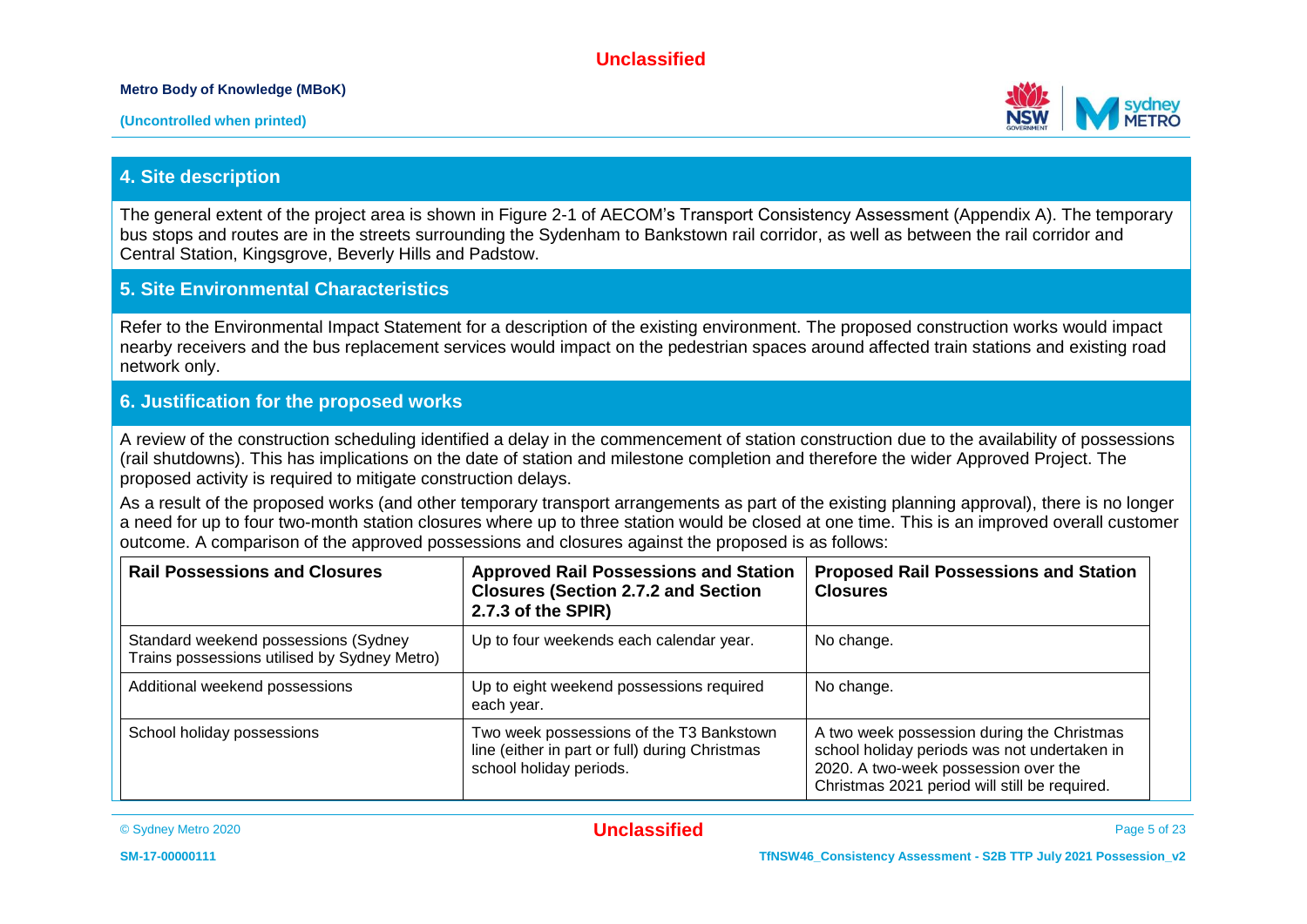#### **Metro Body of Knowledge (MBoK)**



**(Uncontrolled when printed)**

|                                                                                                                                                                 |                                                                                                                                               | A two week possession during the July school<br>holiday period is proposed for 2021 only.                       |
|-----------------------------------------------------------------------------------------------------------------------------------------------------------------|-----------------------------------------------------------------------------------------------------------------------------------------------|-----------------------------------------------------------------------------------------------------------------|
| Freight track possessions<br>The section of rail corridor between east of<br>Marrickville and west of Campsie is shared with<br>freight tracks managed by ARTC. | Up to four weekend possessions a year (these<br>periods coincide with the standard Sydney<br>Trains possession described above).              | No change.                                                                                                      |
| Night-time weekday possessions                                                                                                                                  | Required on an occasional basis to prepare the<br>rail corridor ahead of weekend or school<br>holiday possessions.                            | No change.                                                                                                      |
| Final possession                                                                                                                                                | Between three and six months once the<br>stations have been upgraded.                                                                         | No change.                                                                                                      |
| Temporary station closures                                                                                                                                      | Individual stations may be closed for up to 2<br>months to complete the station works. Up to<br>three stations may be closed at any one time. | The proposed activity avoids the need for 4<br>two-month station closures (with a total impact<br>of 8 months). |

Consultation has been undertaken with Sydney Trains and the Customer Journey Planning team (previously known as Sydney Coordination Office- SCO) as well as Sydney Metro's Linewide and TSOM contractor on the proposed activity.

#### **7. Environmental Benefit**

The additional two-week possession will assist in mitigating construction delays. By ensuring the scheduling remains on time, this will reduce the period of time where environmental impacts are resulting from construction works. By providing the two-week possession this meant that the up to 4 two-month stations shutdowns would not be required in the future, which is also an improved overall customer outcome.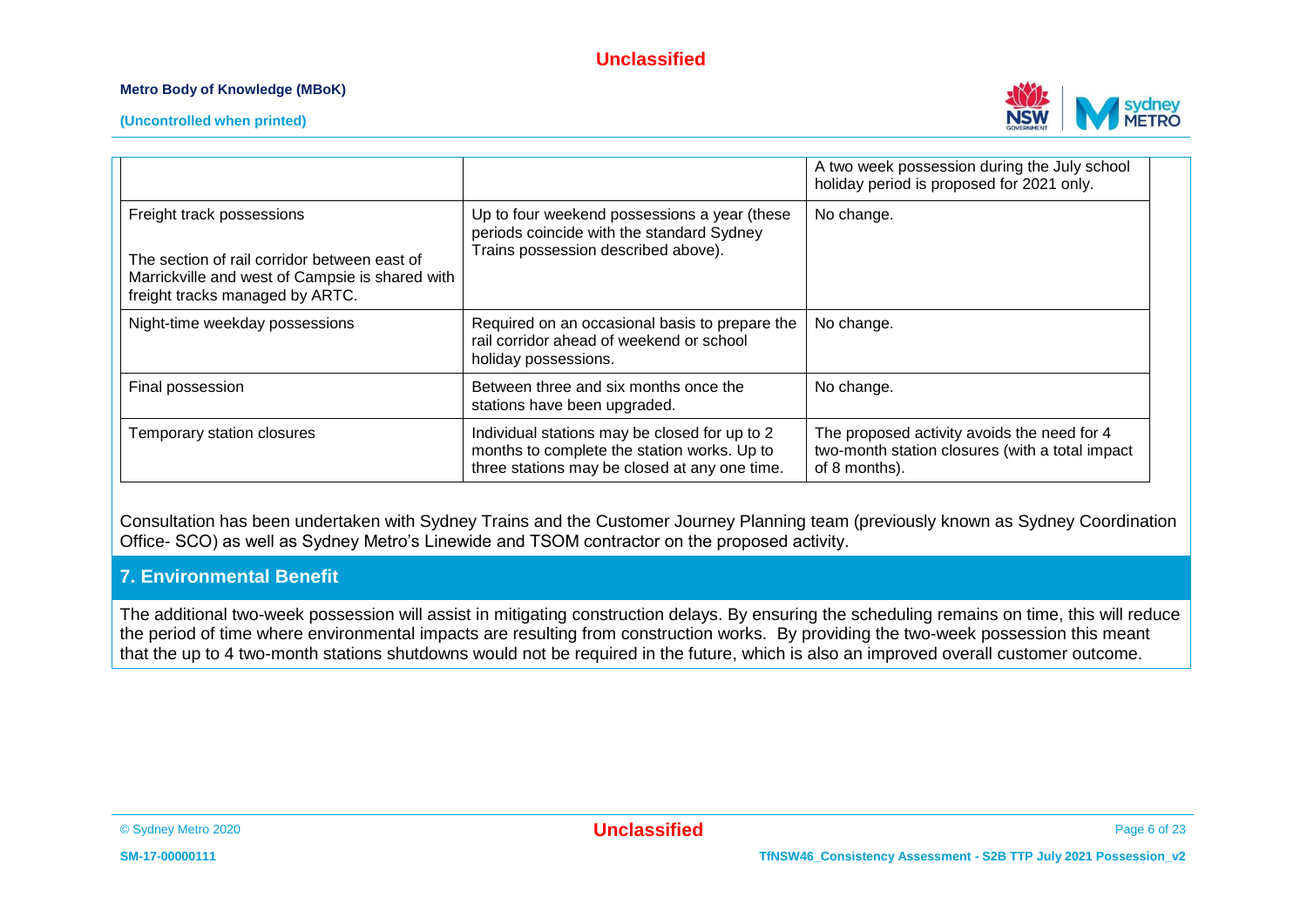**Metro Body of Knowledge (MBoK)**



#### **8. Control Measures**

Will a project and site specific EMP be prepared? Are appropriate control measures already identified in an existing EMP?

The conditions of approval require a Temporary Transport Management Plan (TTMP) to be prepared in accordance with the Temporary Transport Strategy (TTS) which details the location of the elements of the TTS relevant to each station closure. The TTS identified a number of mitigation measures to minimise traffic and safety impacts. AECOM's Traffic Consistency Report identified an additional mitigation measure to be included in the TTMP. This includes the installation of traffic control during the AM and PM peak periods at the prioritycontrolled intersection at Burwood Road/ Bridge Road. This is to manage pedestrian safety and bus movements turning right from Bridge Road. The operation of this intersection would be monitored during the initial stages of the possession to determine the need for ongoing traffic management.

#### **9. Climate Change Impacts**

Is the site likely to be adversely affected by the impacts of climate change? If yes, what adaptation/mitigation measures will be incorporated into the design? N/A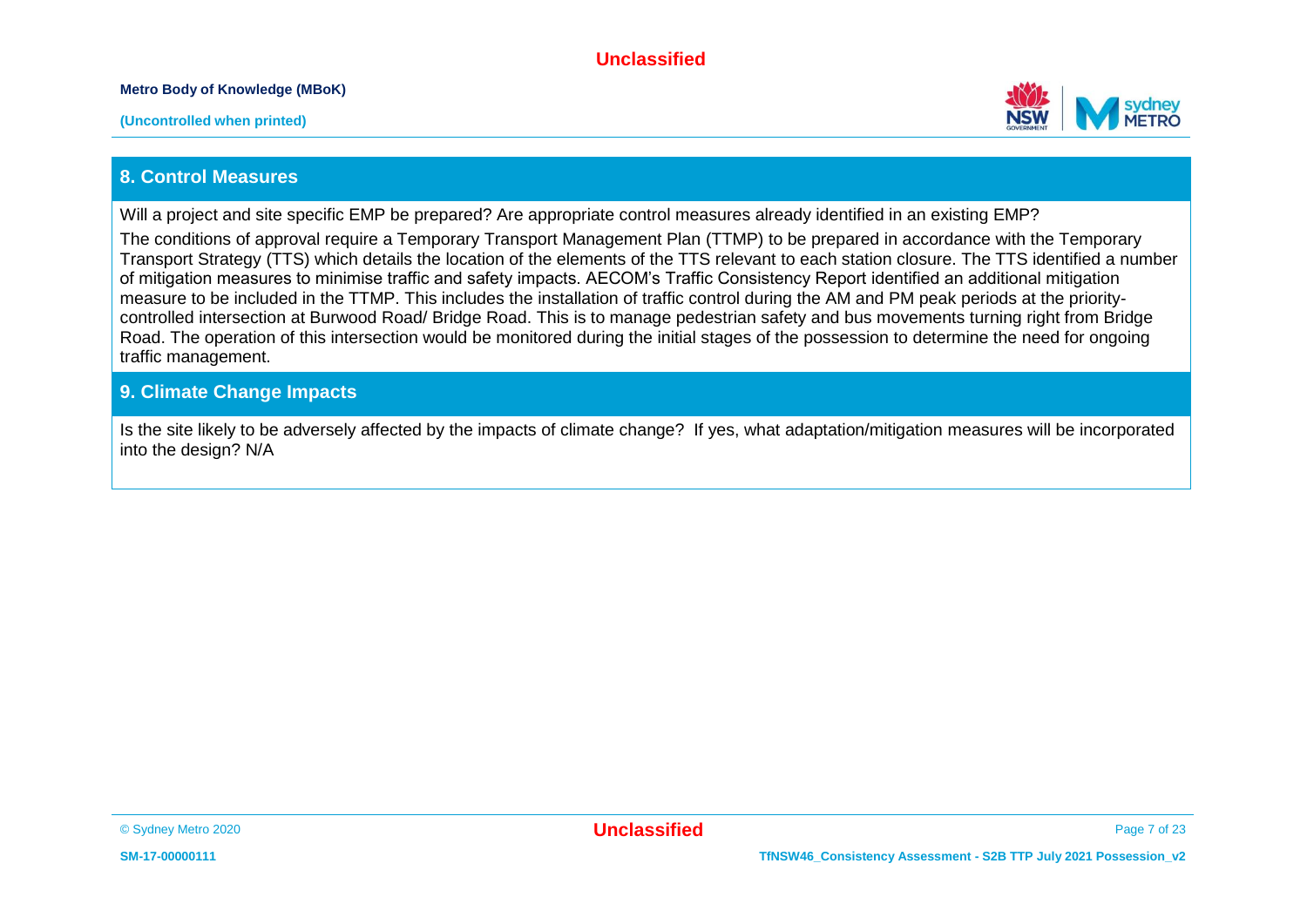

## **10. Impact Assessment – Construction**

Attach supporting evidence in the Appendices if required. Make reference to the relevant Appendix if used.

| <b>Aspect</b>   | Nature and extent of impacts (negative and<br>positive) during construction (if control<br>measures implemented) of the proposed/activity,<br>relative to the Approved Project                                                                                                                                                                                                                                                                                                                                                                                                                                                                                                                                                                                                                                                                                              | <b>Proposed Control Measures in</b>         | <b>Minimal</b><br>Impact<br>Y/N | <b>Endorsed</b> |                 |
|-----------------|-----------------------------------------------------------------------------------------------------------------------------------------------------------------------------------------------------------------------------------------------------------------------------------------------------------------------------------------------------------------------------------------------------------------------------------------------------------------------------------------------------------------------------------------------------------------------------------------------------------------------------------------------------------------------------------------------------------------------------------------------------------------------------------------------------------------------------------------------------------------------------|---------------------------------------------|---------------------------------|-----------------|-----------------|
|                 |                                                                                                                                                                                                                                                                                                                                                                                                                                                                                                                                                                                                                                                                                                                                                                                                                                                                             | addition to project COA and<br><b>REMMs</b> |                                 | Y/N             | <b>Comments</b> |
| Flora and fauna | No changed from Approved Project.                                                                                                                                                                                                                                                                                                                                                                                                                                                                                                                                                                                                                                                                                                                                                                                                                                           | No additional measures required.            | Y                               | Y               |                 |
| Water           | No changed from Approved Project.                                                                                                                                                                                                                                                                                                                                                                                                                                                                                                                                                                                                                                                                                                                                                                                                                                           | No additional measures required.            | Y                               | Y               |                 |
| Air quality     | The proposed temporary bus routes have the<br>potential for localised air quality impacts however,<br>this is anticipated to be balanced by the line-wide<br>shutdown of the rail corridor during this period.<br>Nevertheless, any localised air quality impacts are<br>considered to be negligible relative to the Approved<br>Project.                                                                                                                                                                                                                                                                                                                                                                                                                                                                                                                                   | No additional measures required.            | Y                               | Y               |                 |
| Noise vibration | The additional possession period and replacement<br>bus services will result in minor noise impacts to<br>nearby properties.<br>The extent of construction noise and vibration<br>impacts are expected to be similar to other<br>possession periods assessed in the Approved<br>Project. Construction noise and vibration was<br>assessed in Volume 3, Technical Paper 2 of the EIS.<br>These impacts will be mitigated in accordance with<br>the measures contained within the Construction<br>Noise and Vibration Management Sub-Plan.<br>The construction traffic noise (including temporary<br>buses) was assessed in Volume 3, Technical Paper<br>2 of the EIS. The proposed activity will result in<br>noise impacts to new receivers due to two new bus<br>routes and modifications of previously assessed bus<br>routes. These impacts would be consistent with the | No additional measures required.            | Y                               | Y               |                 |

© Sydney Metro 2020 **Unclassified** Page 8 of 23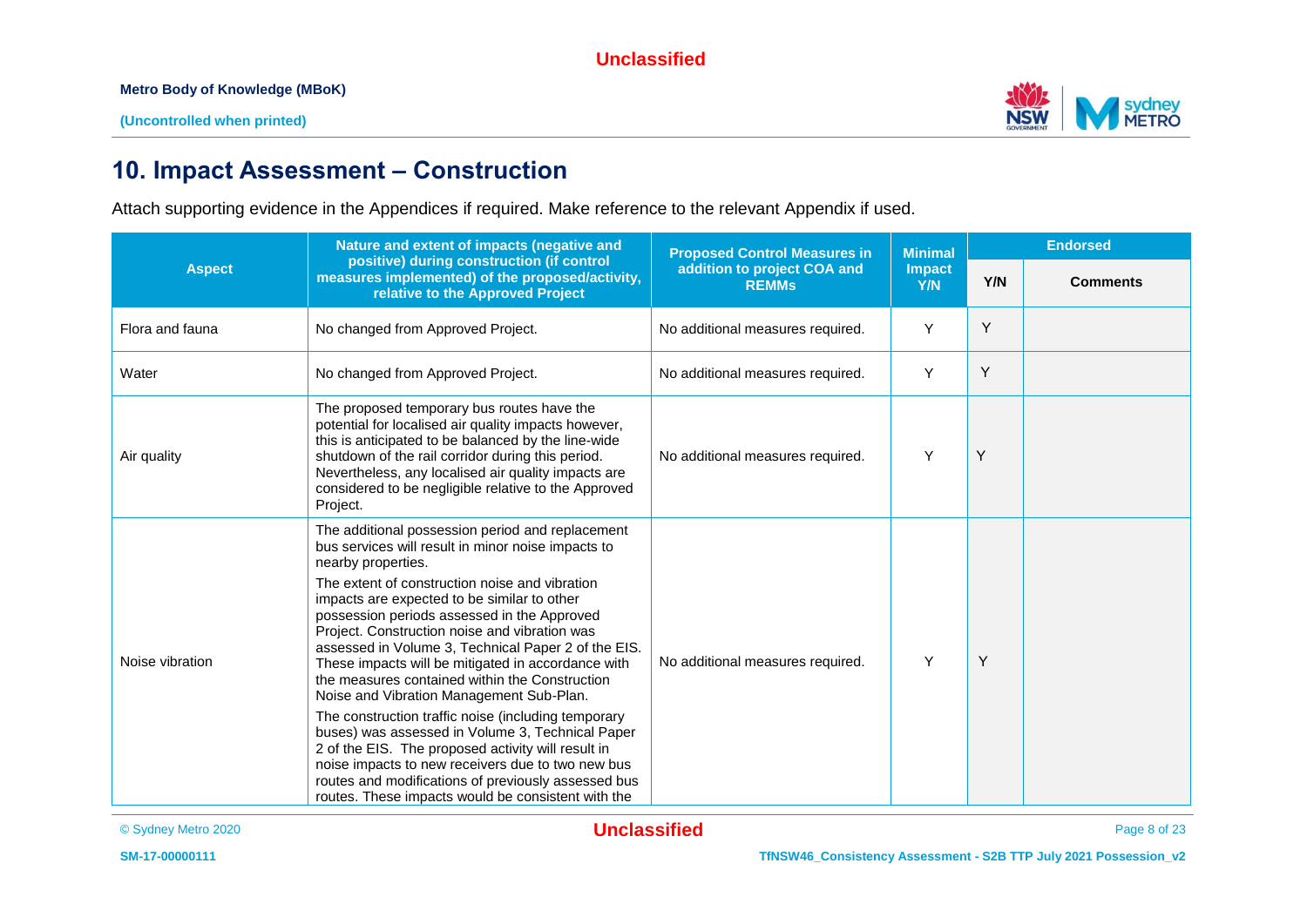#### **Metro Body of Knowledge (MBoK)**





|                           | Nature and extent of impacts (negative and                                                                                                                                                                                                                                                                                                                                                                                                                                                                                                                                                                                                                                                                                  | <b>Proposed Control Measures in</b>                                                                                                                                                                                                                                                                                                                                                                                                                                                     | <b>Minimal</b> | <b>Endorsed</b> |                 |
|---------------------------|-----------------------------------------------------------------------------------------------------------------------------------------------------------------------------------------------------------------------------------------------------------------------------------------------------------------------------------------------------------------------------------------------------------------------------------------------------------------------------------------------------------------------------------------------------------------------------------------------------------------------------------------------------------------------------------------------------------------------------|-----------------------------------------------------------------------------------------------------------------------------------------------------------------------------------------------------------------------------------------------------------------------------------------------------------------------------------------------------------------------------------------------------------------------------------------------------------------------------------------|----------------|-----------------|-----------------|
| <b>Aspect</b>             | positive) during construction (if control<br>measures implemented) of the proposed/activity,<br>relative to the Approved Project                                                                                                                                                                                                                                                                                                                                                                                                                                                                                                                                                                                            | addition to project COA and<br><b>REMMs</b>                                                                                                                                                                                                                                                                                                                                                                                                                                             | Impact<br>Y/N  | Y/N             | <b>Comments</b> |
|                           | noise impacts as assessed within the EIS and would<br>be temporary in nature over the 2 week period. It is<br>considered that the additional noise impacts from<br>the bus routes presents a negligible change from the<br>Approved Project. This is particularly considering<br>that the additional July possession avoided the need<br>for the Christmas 2020 shutdown and will avoid the<br>need for up to 4 two-month station shutdowns in the<br>future, thereby Thus removing construction traffic<br>noise at other times.                                                                                                                                                                                           |                                                                                                                                                                                                                                                                                                                                                                                                                                                                                         |                |                 |                 |
| Indigenous heritage       | No changed from Approved Project.                                                                                                                                                                                                                                                                                                                                                                                                                                                                                                                                                                                                                                                                                           | No additional measures required.                                                                                                                                                                                                                                                                                                                                                                                                                                                        | Y              | Υ               |                 |
| Non-indigenous heritage   | No changed from Approved Project.                                                                                                                                                                                                                                                                                                                                                                                                                                                                                                                                                                                                                                                                                           | No additional measures required.                                                                                                                                                                                                                                                                                                                                                                                                                                                        | Y              | Y               |                 |
| Community and stakeholder | There will be ongoing community and stakeholder<br>engagement in relation to these proposed works.                                                                                                                                                                                                                                                                                                                                                                                                                                                                                                                                                                                                                          | No additional measures required.                                                                                                                                                                                                                                                                                                                                                                                                                                                        | Y              | Υ               |                 |
| Traffic                   | <b>Traffic</b><br>In accordance with Condition of Approval E48, a<br>Temporary Transport Management Plan will be<br>prepared.<br>To support this Consistency Assessment, AECOM<br>have prepared a Transport Consistency Assessment<br>(Appendix A) for the proposed activity. It assessed<br>the traffic impacts of seven weekday bus routes and<br>construction vehicles. It was considered that the<br>three weekend routes did not need further<br>assessment as weekend background traffic is<br>generally lower on the network when compared to<br>peak periods.<br>Route 2 (Express to Padstow Station), Route 3<br>(Express to Beverly Hills Station and Route 4<br>(Express to Kingsgrove Station) are new services | In accordance with Condition of<br>Approval E48, the Temporary<br>Transport Management Plan is to<br>include the following mitigation<br>measures:<br>Traffic control would be<br>1 <sub>1</sub><br>installed during the July 2021<br>school holiday AM and PM<br>peak periods at the priority-<br>controlled intersection at<br>Burwood Road/ Bridge Road to<br>manage pedestrian safety and<br>bus movements turning right<br>from Bridge Road. The<br>operation of this intersection | Y              | Y               |                 |

© Sydney Metro 2020 **Unclassified** Page 9 of 23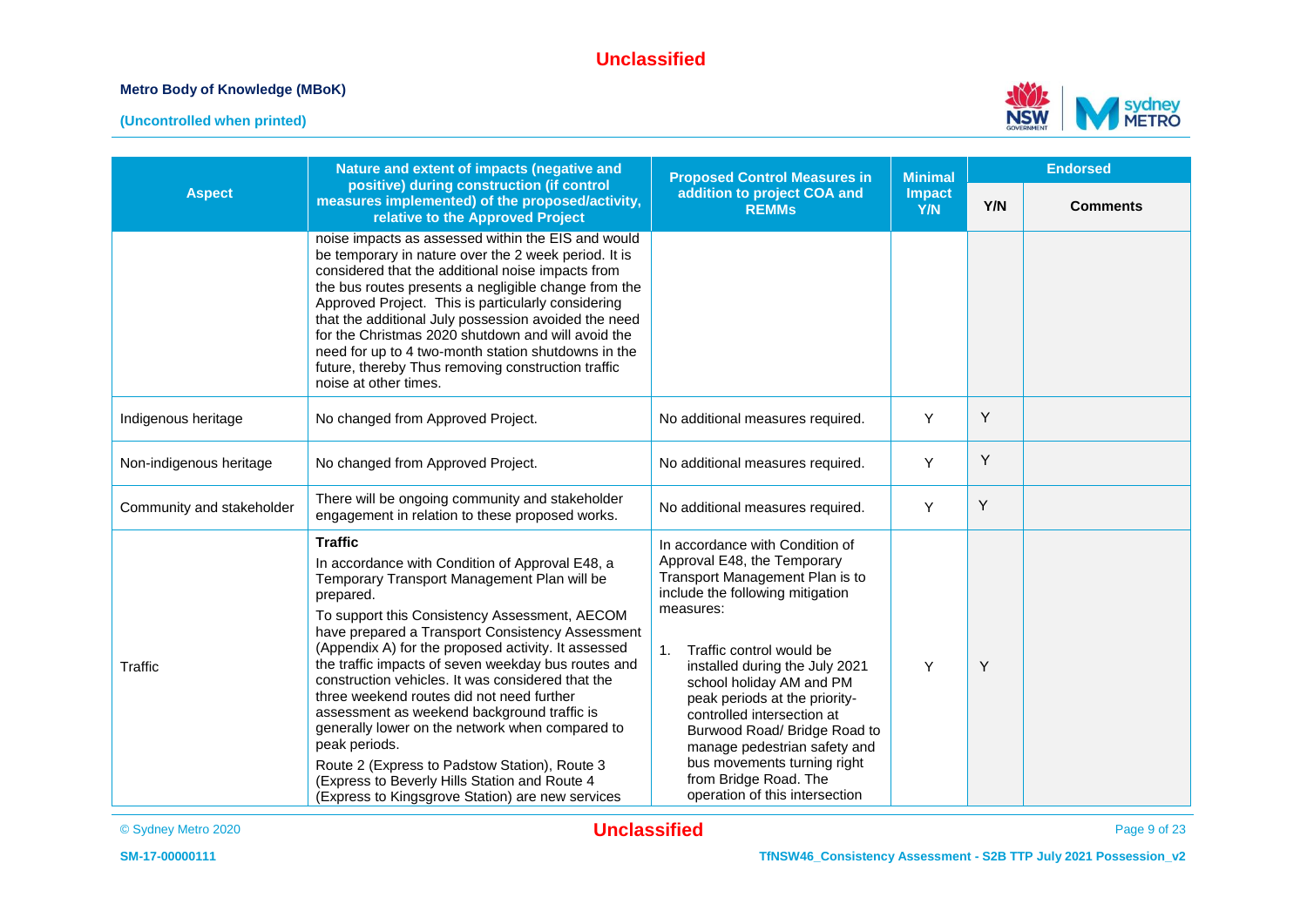#### **Metro Body of Knowledge (MBoK)**



|               | Nature and extent of impacts (negative and                                                                                                                                                                                                                                                                                                                                                                                                                                                                                                                                                                                                                                                                                                                                                                                                                                                                                                                                                                                                                                                                                                                                                                                                                                                                                                                        | <b>Proposed Control Measures in</b>                                                                                                                                                                                                                                                                                                             | <b>Minimal</b>       |     | <b>Endorsed</b> |
|---------------|-------------------------------------------------------------------------------------------------------------------------------------------------------------------------------------------------------------------------------------------------------------------------------------------------------------------------------------------------------------------------------------------------------------------------------------------------------------------------------------------------------------------------------------------------------------------------------------------------------------------------------------------------------------------------------------------------------------------------------------------------------------------------------------------------------------------------------------------------------------------------------------------------------------------------------------------------------------------------------------------------------------------------------------------------------------------------------------------------------------------------------------------------------------------------------------------------------------------------------------------------------------------------------------------------------------------------------------------------------------------|-------------------------------------------------------------------------------------------------------------------------------------------------------------------------------------------------------------------------------------------------------------------------------------------------------------------------------------------------|----------------------|-----|-----------------|
| <b>Aspect</b> | positive) during construction (if control<br>measures implemented) of the proposed/activity,<br>relative to the Approved Project                                                                                                                                                                                                                                                                                                                                                                                                                                                                                                                                                                                                                                                                                                                                                                                                                                                                                                                                                                                                                                                                                                                                                                                                                                  | addition to project COA and<br><b>REMMs</b>                                                                                                                                                                                                                                                                                                     | <b>Impact</b><br>Y/N | Y/N | <b>Comments</b> |
|               | proposed that were not previously included in the<br>Approved Project. The traffic impact of these routes<br>has been assessed as negligible. The maximum<br>additional peak hour traffic added by the bus<br>replacement services is 15 veh/h or less, with the<br>increases in delay expected to be negligible.<br>The impacts on key intersections were also<br>considered acceptable, subject to the<br>implementation of mitigation measures, and the<br>assessment in the Transport Consistency Report<br>(Appendix A) are summarised as follows:<br>Express routes to Central Station - Ten<br>intersections were modelled along Route<br>74T3, Route 5 and the area surrounding<br>Central Station. All ten intersections were<br>assessed as having a reasonable level of<br>impact, where the increase in delay is<br>expected to be negligible.<br>Sydenham Station - One intersection was<br>modelled and it is expected that the<br>proposed activity would have no noticeable<br>delays.<br>Marrickville Station - One intersection<br>modelled and the additional delay is<br>considered reasonable during the peak<br>periods.<br>Dulwich Hill Station - Three intersections<br>modelled and the additional delay is<br>considered reasonable during the peak<br>periods. At the Wardell Road/ Dudley<br>Street intersection, whilst the level of | would be monitored during the<br>initial stages of the possession<br>to determine the need for<br>ongoing traffic management.<br>Consultation is to be<br>2.<br>undertaken with businesses or<br>other sensitive receivers<br>impacted by the temporary loss<br>of parking. Impact to these<br>businesses is to be minimised<br>where possible. |                      |     |                 |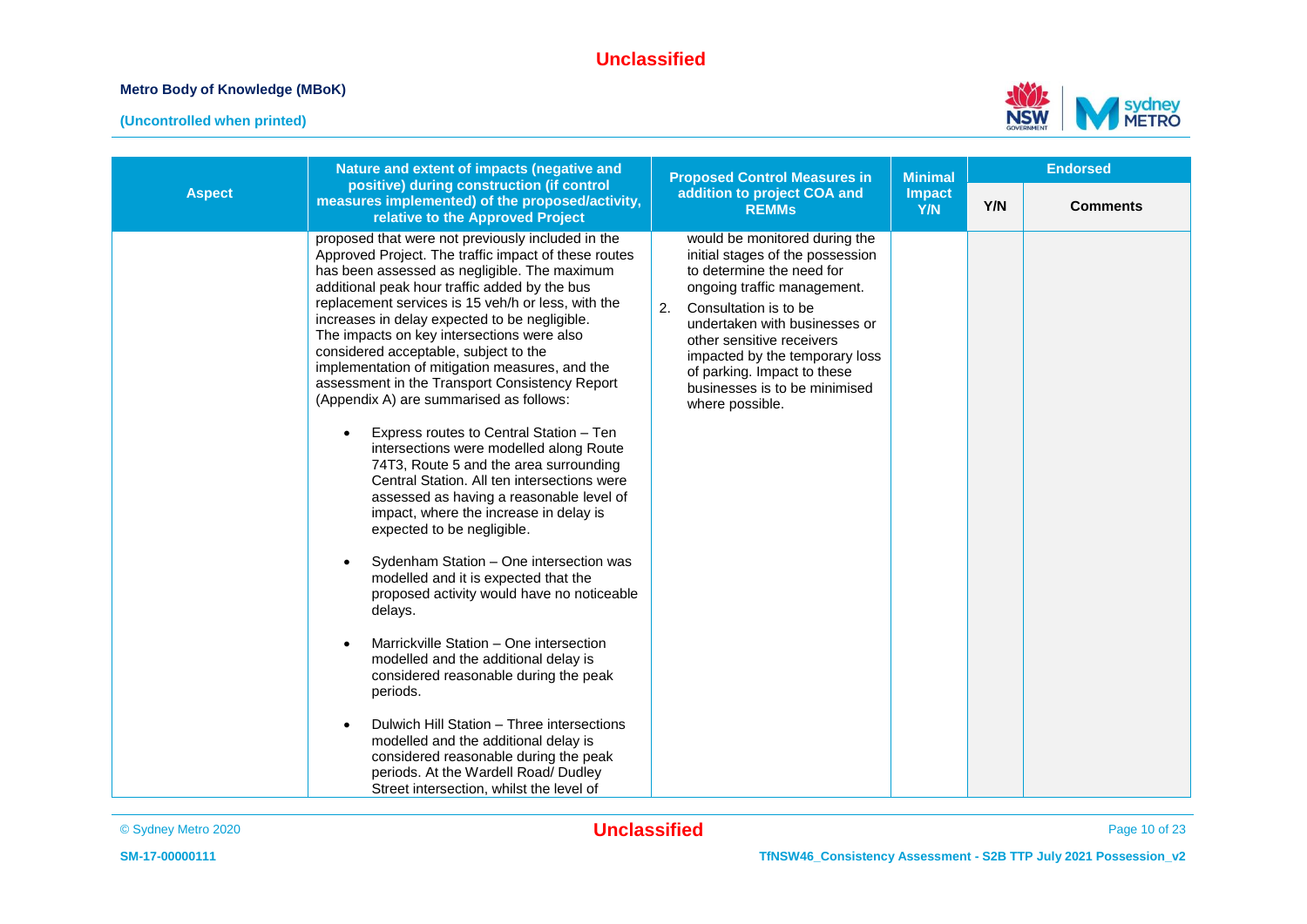#### **Metro Body of Knowledge (MBoK)**



|               | Nature and extent of impacts (negative and                                                                                                                                                                                                                                                                                                                                                                                                                                                                                                                                                                                                                                                                                                                                                                                                                                                                                                                                                                                                                                                                                                                                                                                                                                                                       | <b>Proposed Control Measures in</b>         | <b>Minimal</b>       | <b>Endorsed</b> |                 |  |
|---------------|------------------------------------------------------------------------------------------------------------------------------------------------------------------------------------------------------------------------------------------------------------------------------------------------------------------------------------------------------------------------------------------------------------------------------------------------------------------------------------------------------------------------------------------------------------------------------------------------------------------------------------------------------------------------------------------------------------------------------------------------------------------------------------------------------------------------------------------------------------------------------------------------------------------------------------------------------------------------------------------------------------------------------------------------------------------------------------------------------------------------------------------------------------------------------------------------------------------------------------------------------------------------------------------------------------------|---------------------------------------------|----------------------|-----------------|-----------------|--|
| <b>Aspect</b> | positive) during construction (if control<br>measures implemented) of the proposed/activity,<br>relative to the Approved Project                                                                                                                                                                                                                                                                                                                                                                                                                                                                                                                                                                                                                                                                                                                                                                                                                                                                                                                                                                                                                                                                                                                                                                                 | addition to project COA and<br><b>REMMs</b> | <b>Impact</b><br>Y/N | Y/N             | <b>Comments</b> |  |
|               | service will decrease, the impact is<br>expected to be negligible.<br>Hurlstone Park Station - Two intersections<br>modelled. The increase in delay is<br>expected to be minimal and will not cause<br>noticeable delays for commuters in peak<br>hour.<br>Canterbury Station - One intersection was<br>modelled and it is expected that any impact<br>to the level of service would be minor and<br>would not warrant any mitigation. The level<br>of impact is also consistent with the<br>Approved Project.<br>Campsie Station - Six intersections were<br>modelled. Three of the intersections were<br>modelled in the AM period and the impact<br>is considered to be negligible.<br>For three of the five intersections modelled<br>during the PM peak period, the increase in<br>delay is considered to be negligible during<br>peak periods. The intersection of Beamish<br>Street/ Evaline Street and Beamish Street/<br>North Parade are expected to experience a<br>minor increase in delay however, this<br>performance is considered reasonable<br>during peak periods.<br>Belmore Station - Eight intersections were<br>modelled. The Burwood Road/ Bridge Road<br>intersection is expected to result in the<br>lowest level of service however, with<br>proposed mitigation measures (as outlined |                                             |                      |                 |                 |  |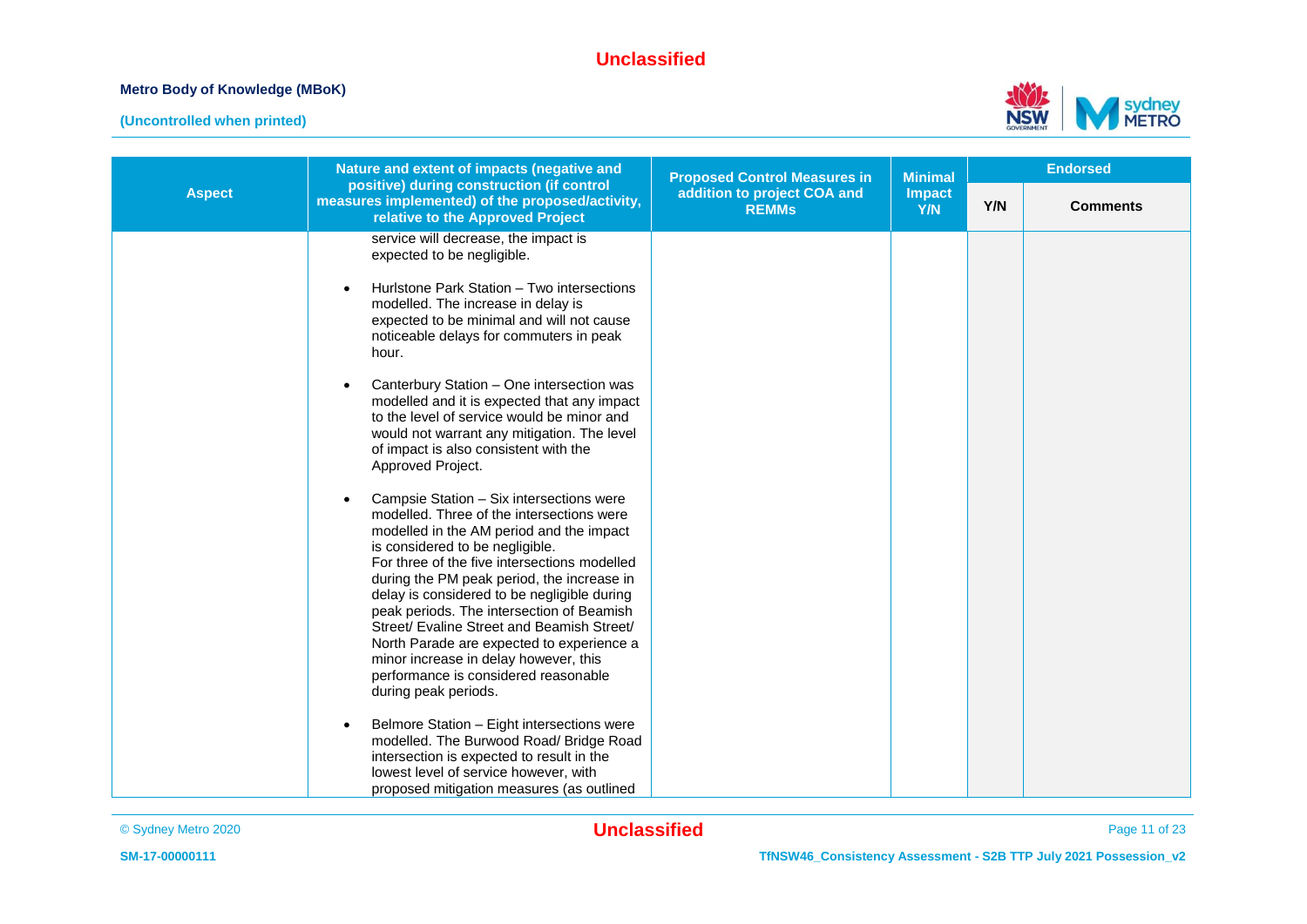#### **Metro Body of Knowledge (MBoK)**



|               | Nature and extent of impacts (negative and                                                                                                                                                                                                                                                                                                                                                                                                                                                                                                                                                                                                                                                                                                                                                                                                                                                                                                                                                                                                                                                                                         | <b>Proposed Control Measures in</b>         | <b>Minimal</b><br><b>Impact</b><br>Y/N | <b>Endorsed</b> |                 |
|---------------|------------------------------------------------------------------------------------------------------------------------------------------------------------------------------------------------------------------------------------------------------------------------------------------------------------------------------------------------------------------------------------------------------------------------------------------------------------------------------------------------------------------------------------------------------------------------------------------------------------------------------------------------------------------------------------------------------------------------------------------------------------------------------------------------------------------------------------------------------------------------------------------------------------------------------------------------------------------------------------------------------------------------------------------------------------------------------------------------------------------------------------|---------------------------------------------|----------------------------------------|-----------------|-----------------|
| <b>Aspect</b> | positive) during construction (if control<br>measures implemented) of the proposed/activity,<br>relative to the Approved Project                                                                                                                                                                                                                                                                                                                                                                                                                                                                                                                                                                                                                                                                                                                                                                                                                                                                                                                                                                                                   | addition to project COA and<br><b>REMMs</b> |                                        | Y/N             | <b>Comments</b> |
|               | within this consistency assessment), the<br>impact of the bus replacement services is<br>considered to be minor.<br>The remaining intersections would<br>experience additional delays however, the<br>resultant level of service is still considered<br>to be reasonable during peak times.<br>Lakemba Station - One intersection was<br>modelled and whilst there would be<br>additional delays due to the additional bus<br>services, the resultant level of service is still<br>considered to be reasonable during peak<br>times.<br>Wiley Park Station - Five intersections<br>were modelled. For three intersections, the<br>increase in delay is expected to be<br>reasonable during peak periods. The other<br>two intersections, King Georges Road/<br>Mary Street and Canterbury Road/ King<br>Georges Road, the increase of a maximum<br>of two seconds in average delay is<br>considered to be negligible and would not<br>warrant mitigation.<br>Punchbowl Station - One intersection was<br>modelled and the additional bus services is<br>expected to result in a negligible increase<br>in delay during peak times. |                                             |                                        |                 |                 |
|               | Bankstown Station - One intersection was<br>modelled and the additional bus services is                                                                                                                                                                                                                                                                                                                                                                                                                                                                                                                                                                                                                                                                                                                                                                                                                                                                                                                                                                                                                                            |                                             |                                        |                 |                 |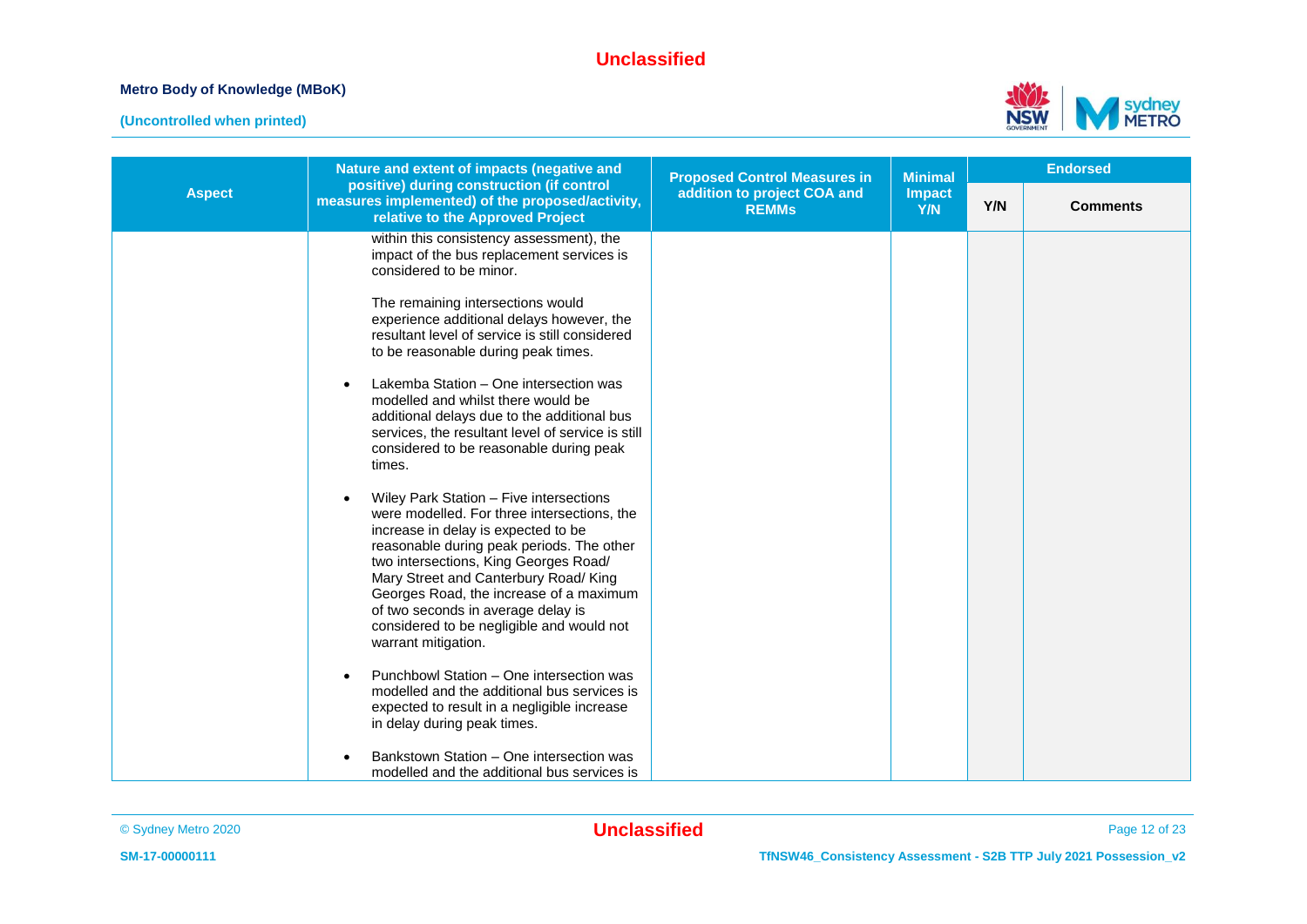#### **Metro Body of Knowledge (MBoK)**



| <b>Aspect</b> | Nature and extent of impacts (negative and                                                                                                                                                                                                                                                                                                                                                          | <b>Proposed Control Measures in</b>         | <b>Minimal</b>       | <b>Endorsed</b> |                 |
|---------------|-----------------------------------------------------------------------------------------------------------------------------------------------------------------------------------------------------------------------------------------------------------------------------------------------------------------------------------------------------------------------------------------------------|---------------------------------------------|----------------------|-----------------|-----------------|
|               | positive) during construction (if control<br>measures implemented) of the proposed/activity,<br>relative to the Approved Project                                                                                                                                                                                                                                                                    | addition to project COA and<br><b>REMMs</b> | <b>Impact</b><br>Y/N | Y/N             | <b>Comments</b> |
|               | expected to result in a negligible increase<br>in delay during peak times.                                                                                                                                                                                                                                                                                                                          |                                             |                      |                 |                 |
|               | Parking                                                                                                                                                                                                                                                                                                                                                                                             |                                             |                      |                 |                 |
|               | The temporary bus stops and provision for bus<br>layover and standby buses will temporarily impact<br>street parking during the two-week possession<br>period. Impacts to street parking have been<br>minimised as much as possible by strategic location<br>of the bus stops and where possible, limiting impacts<br>only during weekday peak periods.                                             |                                             |                      |                 |                 |
|               | During the possession, street parking would also be<br>impacted by construction vehicle parking, and also<br>the loss of some commuter car parking areas for use<br>for material, equipment and machinery lay down<br>areas.                                                                                                                                                                        |                                             |                      |                 |                 |
|               | Street parking impacts are expected to be greatest<br>in streets adjacent to stations, access areas to the<br>rail corridor and commuter parking areas. This<br>includes Lillian Street and South Parade in Campsie.                                                                                                                                                                                |                                             |                      |                 |                 |
|               | Up to 10 car parking spaces may be provided at<br>each construction site. However this will not<br>accommodate the overall demand for construction<br>worker vehicle parking during the possession period.                                                                                                                                                                                          |                                             |                      |                 |                 |
|               | Construction worker parking impacts would be<br>managed in accordance with the Worker Car<br>Parking Strategy and the Construction Traffic<br>Management Plan prepared by Sydney Metro's<br>Contractors, (requirement of REMM TC15)<br>developed in consultation with the relevant local<br>council. These encourage contractor staff to use<br>public transport, car share, and park in designated |                                             |                      |                 |                 |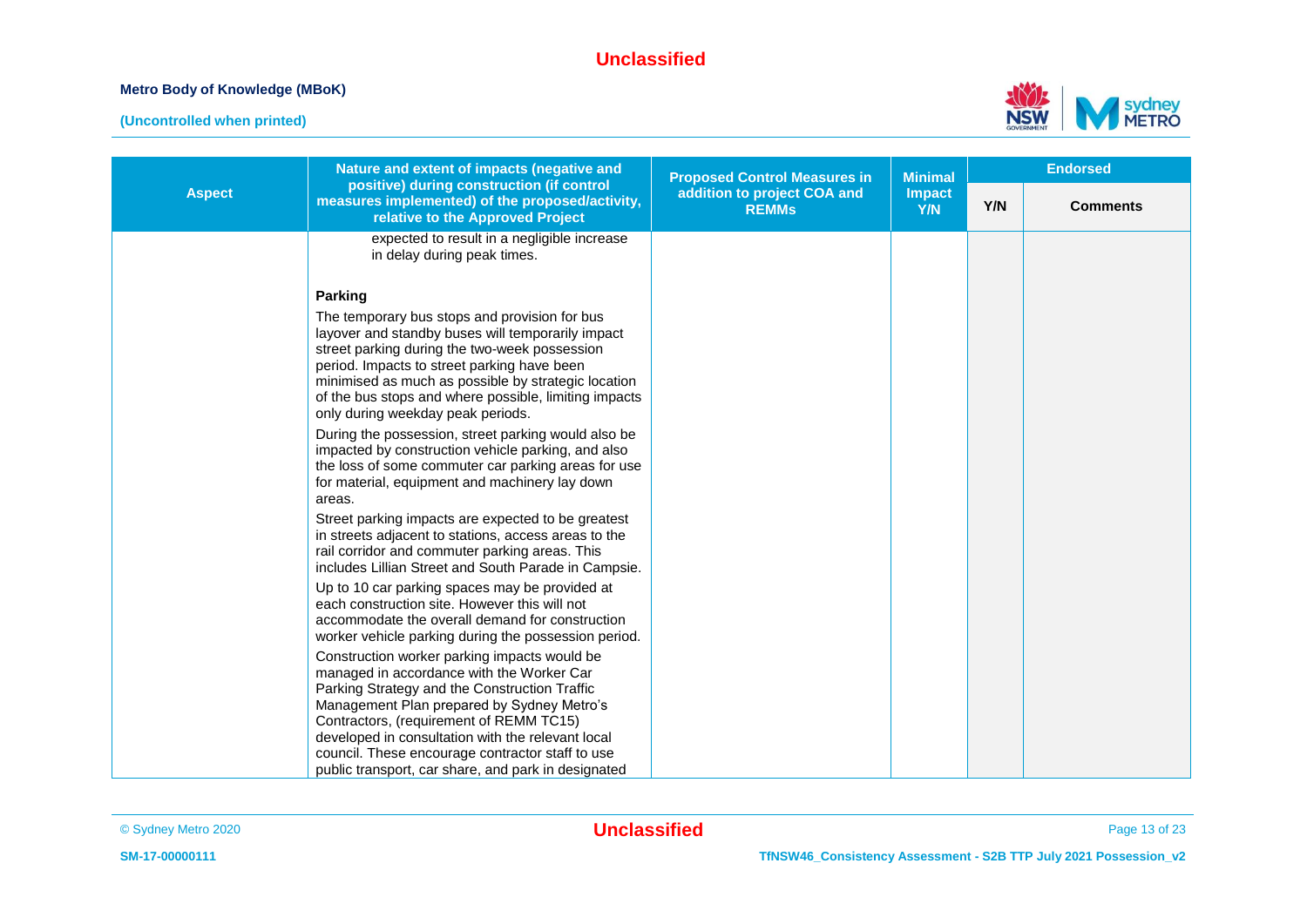#### **Metro Body of Knowledge (MBoK)**



| <b>Aspect</b> | Nature and extent of impacts (negative and<br>positive) during construction (if control<br>measures implemented) of the proposed/activity,<br>relative to the Approved Project                                                                                                                                                                                                                                                                                                                                                                                                                                                       | <b>Proposed Control Measures in</b>         | <b>Minimal</b><br><b>Impact</b><br><b>Y/N</b> | <b>Endorsed</b> |                 |
|---------------|--------------------------------------------------------------------------------------------------------------------------------------------------------------------------------------------------------------------------------------------------------------------------------------------------------------------------------------------------------------------------------------------------------------------------------------------------------------------------------------------------------------------------------------------------------------------------------------------------------------------------------------|---------------------------------------------|-----------------------------------------------|-----------------|-----------------|
|               |                                                                                                                                                                                                                                                                                                                                                                                                                                                                                                                                                                                                                                      | addition to project COA and<br><b>REMMs</b> |                                               | Y/N             | <b>Comments</b> |
|               | off site areas and access construction sites via<br>shuttle bus where these options are available.                                                                                                                                                                                                                                                                                                                                                                                                                                                                                                                                   |                                             |                                               |                 |                 |
|               | The occupation of commuter car parking areas for<br>material, equipment and machinery laydown areas is<br>to be undertaken through formal channels with the<br>local council or land owner, and impacts are to be<br>managed in line with the Contractor's CTMP.                                                                                                                                                                                                                                                                                                                                                                     |                                             |                                               |                 |                 |
|               | Commuter parking demand around the stations is<br>expected to drop significantly during the possession<br>period which will assist with offsetting parking<br>impacts from construction worker vehicles and<br>material, equipment and machinery laydown areas.                                                                                                                                                                                                                                                                                                                                                                      |                                             |                                               |                 |                 |
|               | Impact to street parking during possession periods<br>was assessed in Volume 2, Technical Paper 1 of the<br>EIS, and the proposed activity is considered to be<br>consistent with the Approved Project. The<br>Conditions of Approval require a Temporary<br>Transport Management Plan to be prepared and this<br>will incorporate measures to minimise impact to on-<br>street parking and surrounding residences and<br>commercial properties. In addition to this, a<br>mitigation measure is proposed, requiring<br>consultation to be undertaken with businesses<br>impacted by temporary bus stops and loss of car<br>parking. |                                             |                                               |                 |                 |
| Waste         | No change from the Approved Project.                                                                                                                                                                                                                                                                                                                                                                                                                                                                                                                                                                                                 | No additional measures required.            | Y                                             | Y               |                 |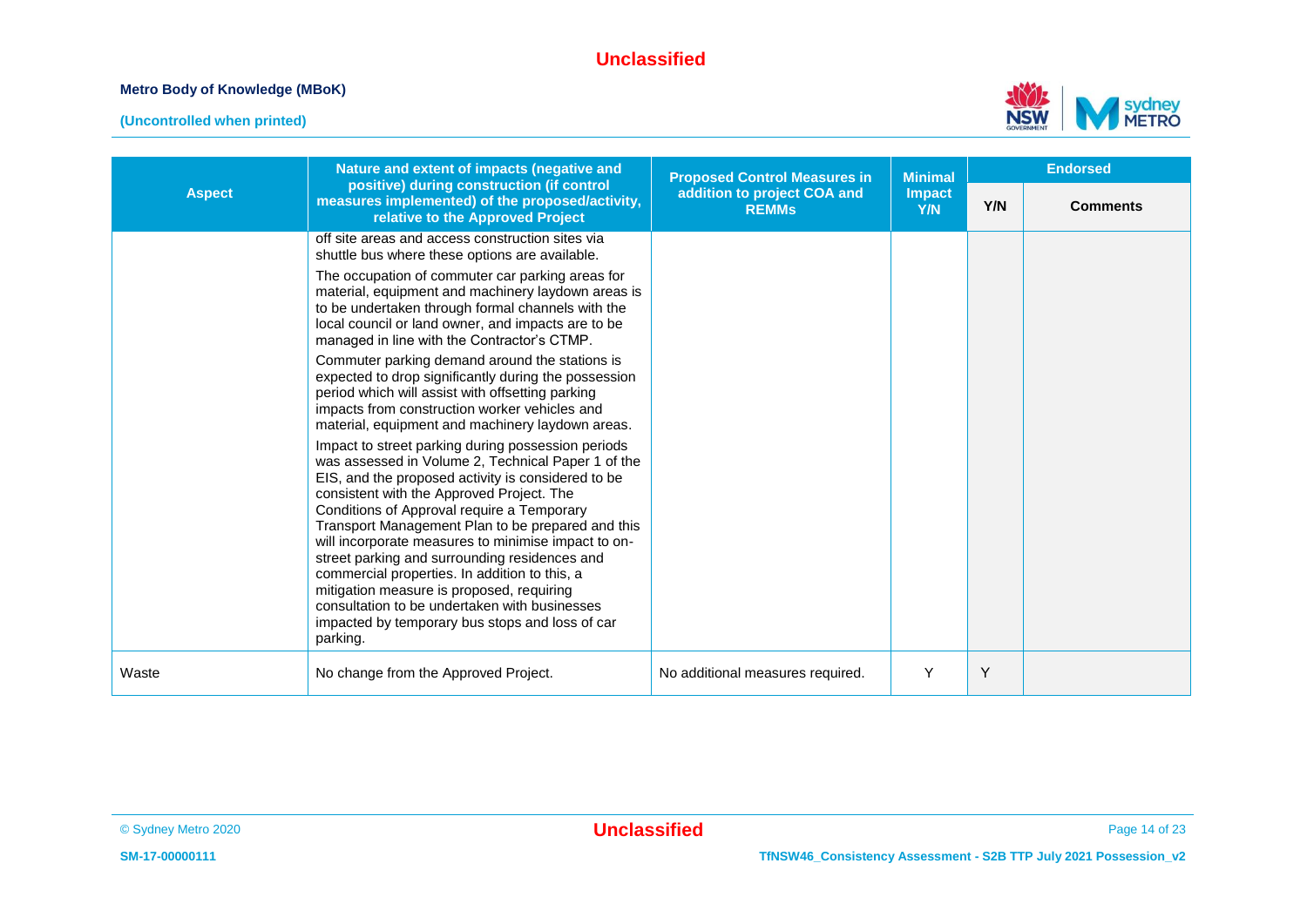#### **Metro Body of Knowledge (MBoK)**



|               | Nature and extent of impacts (negative and                                                                                                                                                                                                                                                                                                                                                                                                                                                                                                                                                                                                                                                                                                                                                                                                                                                   | <b>Proposed Control Measures in</b>                                                                    | <b>Minimal</b> | <b>Endorsed</b> |                 |
|---------------|----------------------------------------------------------------------------------------------------------------------------------------------------------------------------------------------------------------------------------------------------------------------------------------------------------------------------------------------------------------------------------------------------------------------------------------------------------------------------------------------------------------------------------------------------------------------------------------------------------------------------------------------------------------------------------------------------------------------------------------------------------------------------------------------------------------------------------------------------------------------------------------------|--------------------------------------------------------------------------------------------------------|----------------|-----------------|-----------------|
| <b>Aspect</b> | positive) during construction (if control<br>measures implemented) of the proposed/activity,<br>relative to the Approved Project                                                                                                                                                                                                                                                                                                                                                                                                                                                                                                                                                                                                                                                                                                                                                             | addition to project COA and<br><b>REMMs</b>                                                            | Impact<br>Y/N  | Y/N             | <b>Comments</b> |
| Social        | The proposed activity would result in social impacts,<br>by way of inconveniences and delays, as the train<br>line will not be in operation for two weeks. However,<br>there has been a significant attempt to mitigate<br>these impacts by providing a variety of bus<br>replacement routes, including express services, and<br>also routes to other train lines which is anticipated to<br>provide a more direct connection to Central than an<br>all stops rail replacement service. In addition, the<br>additional July possession removes social impacts<br>which would have resulted from the Christmas 2020<br>possession and up to 4 two-month stations closures,<br>which are no longer required due to the additional<br>July 2021 possession.<br>An additional mitigation measure is proposed<br>requiring consultation with the local community prior<br>to the July possession. | Consultation with the local<br>community is to be undertaken prior<br>to the two week July possession. | Y              | Υ               |                 |
| Economic      | There is potential for the proposed activity to result<br>in economic impacts to businesses surrounding rail<br>stations due to loss of rail patronage and some<br>nearby car parking. However, the loss of rail<br>patronage is temporary only and anticipated to be<br>mitigated by additional patronage from construction<br>workers and bus users. The car parking impacts are<br>likely to be similar to other rail shutdowns being<br>undertaken, for example over the Christmas<br>possession. Any economic impact from the<br>proposed activity is anticipated to be negligible<br>relative to the Approved Project.                                                                                                                                                                                                                                                                 | No additional measures required.                                                                       | Y              | Y               |                 |
| Visual        | Minor visual impacts would result from the<br>temporary bus stops. However, this is considered to<br>be temporary only and negligible relative to the<br>Approved Project.                                                                                                                                                                                                                                                                                                                                                                                                                                                                                                                                                                                                                                                                                                                   | No additional measures required.                                                                       | Y              | Υ               |                 |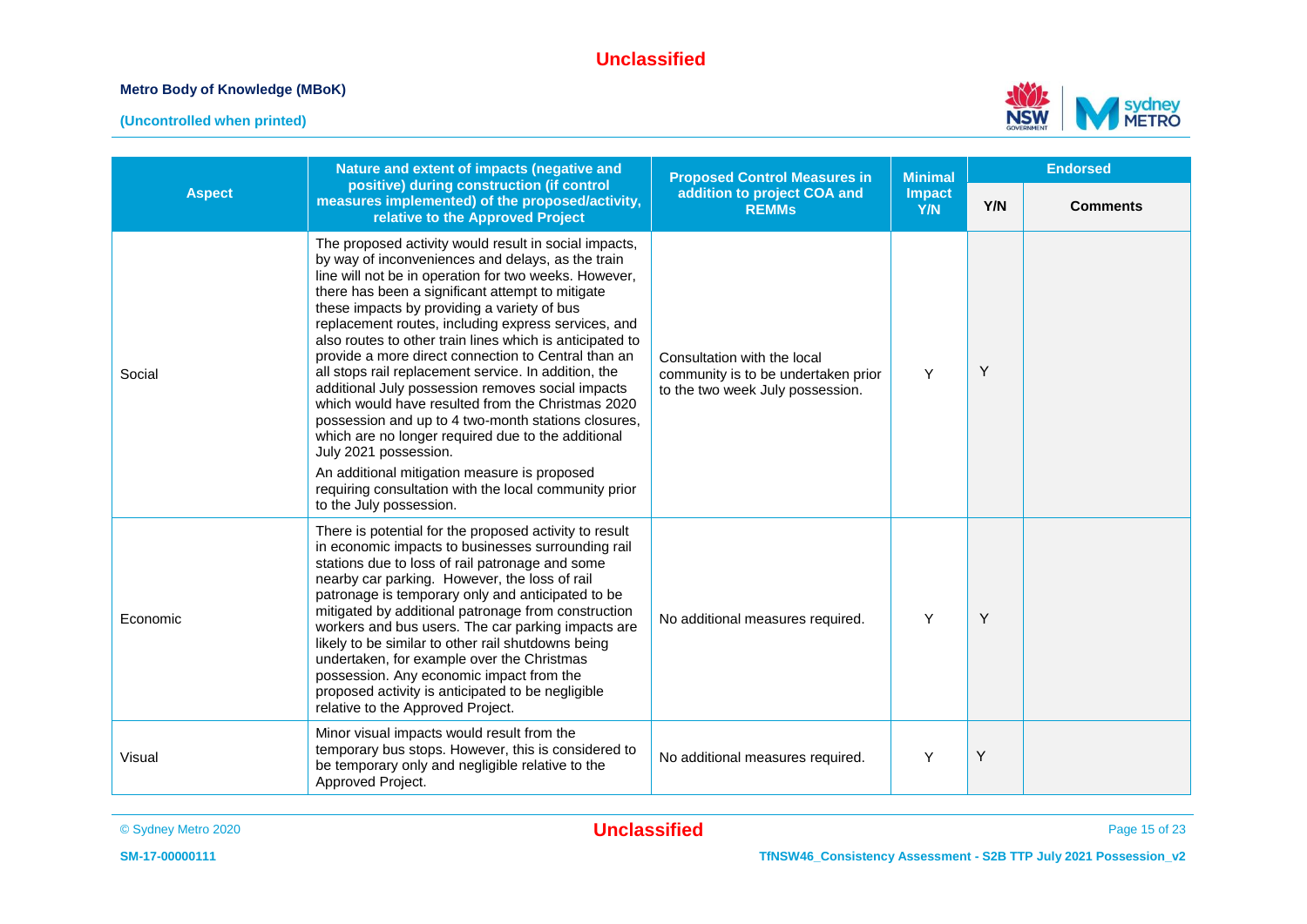#### **Metro Body of Knowledge (MBoK)**



|                                       | Nature and extent of impacts (negative and                                                                                       | <b>Proposed Control Measures in</b>                           | <b>Minimal</b>              | <b>Endorsed</b> |                 |
|---------------------------------------|----------------------------------------------------------------------------------------------------------------------------------|---------------------------------------------------------------|-----------------------------|-----------------|-----------------|
| <b>Aspect</b>                         | positive) during construction (if control<br>measures implemented) of the proposed/activity,<br>relative to the Approved Project | addition to project COA and<br><b>REMMs</b>                   | <b>Impact</b><br><b>Y/N</b> | Y/N             | <b>Comments</b> |
| Urban design                          | No change from the Approved Project.                                                                                             | No additional measures required.                              | Y                           | Υ               |                 |
| Geotechnical                          | No change from the Approved Project.                                                                                             | No additional measures required.                              |                             | Υ               |                 |
| Land use                              | No change from the Approved Project.                                                                                             | No additional measures required.                              | Y                           | Υ               |                 |
| Climate Change                        | No change from the Approved Project.                                                                                             | No additional measures required.                              | Y                           | Υ               |                 |
| <b>Risk</b>                           | No change from the Approved Project.                                                                                             | No additional measures required.                              | Y                           | Y               |                 |
| Other                                 | No change from the Approved Project.                                                                                             | No additional measures required.                              | Y                           | Υ               |                 |
| Management and mitigation<br>measures | The relevant mitigation measures identified in the<br>approval documentation would continue to apply to<br>Proposed activity.    | Additional mitigation measures<br>proposed as outlined above. | Y                           | Υ               |                 |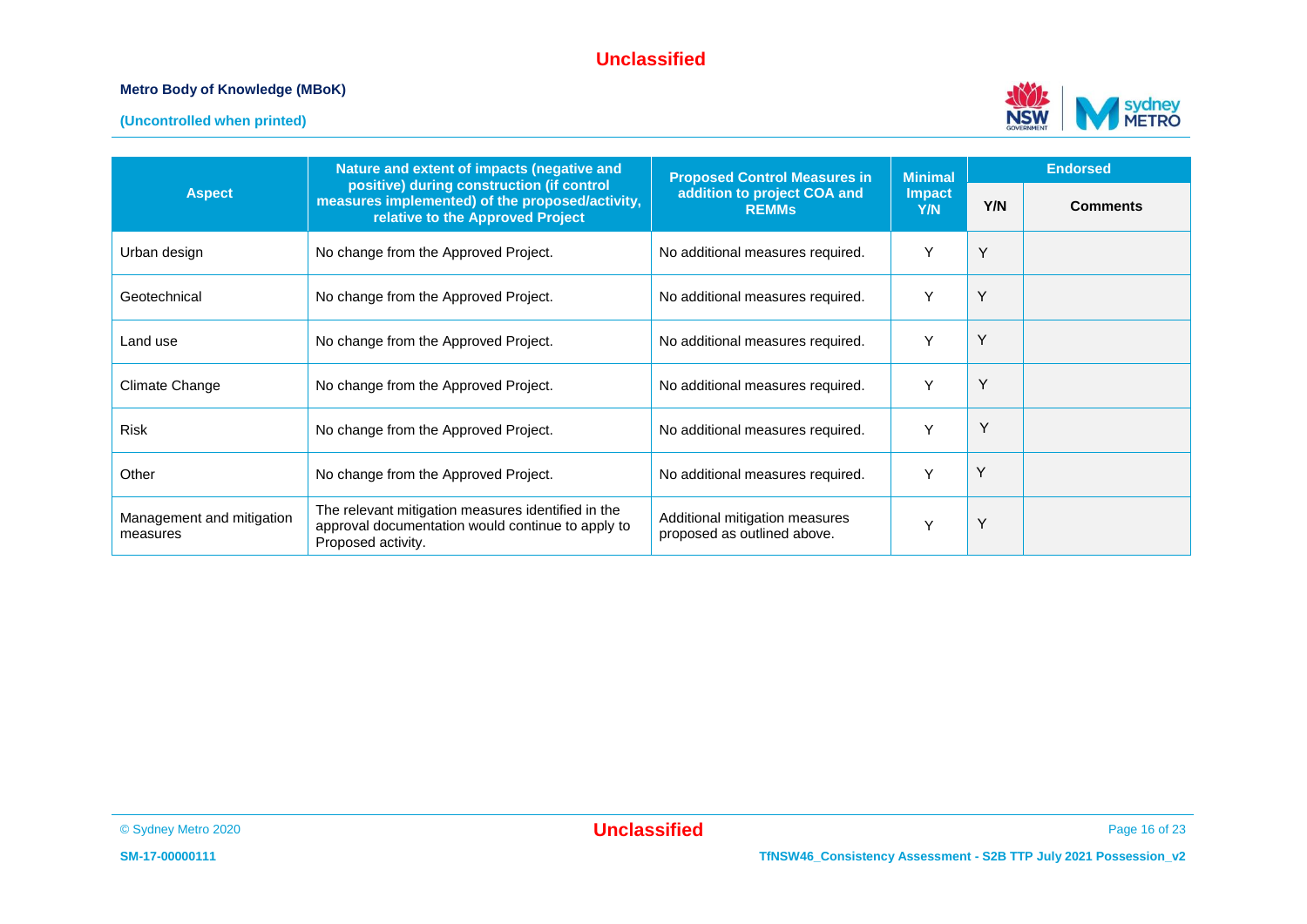**Metro Body of Knowledge (MBoK)**

**(Uncontrolled when printed)**



## **11. Impact Assessment – Operation**

The proposed works are during construction only.

|                           | Nature and extent of impacts (negative and                                                                                          | <b>Proposed Control Measures in</b>         | <b>Minimal</b>       | <b>Endorsed</b> |                 |
|---------------------------|-------------------------------------------------------------------------------------------------------------------------------------|---------------------------------------------|----------------------|-----------------|-----------------|
| <b>Aspect</b>             | positive) during operation (if control measures<br>implemented) of the proposed activity/works,<br>relative to the Approved Project | addition to project COA and<br><b>REMMs</b> | <b>Impact</b><br>Y/N | Y/N             | <b>Comments</b> |
| Flora and fauna           | No change from the Approved Project.                                                                                                | No additional measures required.            | Y                    | Υ               |                 |
| Water                     | No change from the Approved Project.                                                                                                | No additional measures required.            | Y                    | Y               |                 |
| Air quality               | No change from the Approved Project.                                                                                                | No additional measures required.            | Y                    | Υ               |                 |
| Noise vibration           | No change from the Approved Project.                                                                                                | No additional measures required.            | Y                    | Y               |                 |
| Indigenous heritage       | No change from the Approved Project.                                                                                                | No additional measures required.            | Y                    | Υ               |                 |
| Non-indigenous heritage   | No change from the Approved Project.                                                                                                | No additional measures required.            | Y                    | Y               |                 |
| Community and stakeholder | No change from the Approved Project.                                                                                                | No additional measures required.            | Y                    | Y               |                 |
| Traffic                   | No change from the Approved Project.                                                                                                | No additional measures required.            | Y                    | Y               |                 |
| Waste                     | No change from the Approved Project.                                                                                                | No additional measures required.            | Y                    | Υ               |                 |
| Social                    | No change from the Approved Project.                                                                                                | No additional measures required.            | Y                    | Y               |                 |
| Economic                  | No change from the Approved Project.                                                                                                | No additional measures required.            | Y                    | Υ               |                 |
| Visual                    | No change from the Approved Project.                                                                                                | No additional measures required.            | Y                    | Y               |                 |

© Sydney Metro 2020 **Unclassified** Page 17 of 23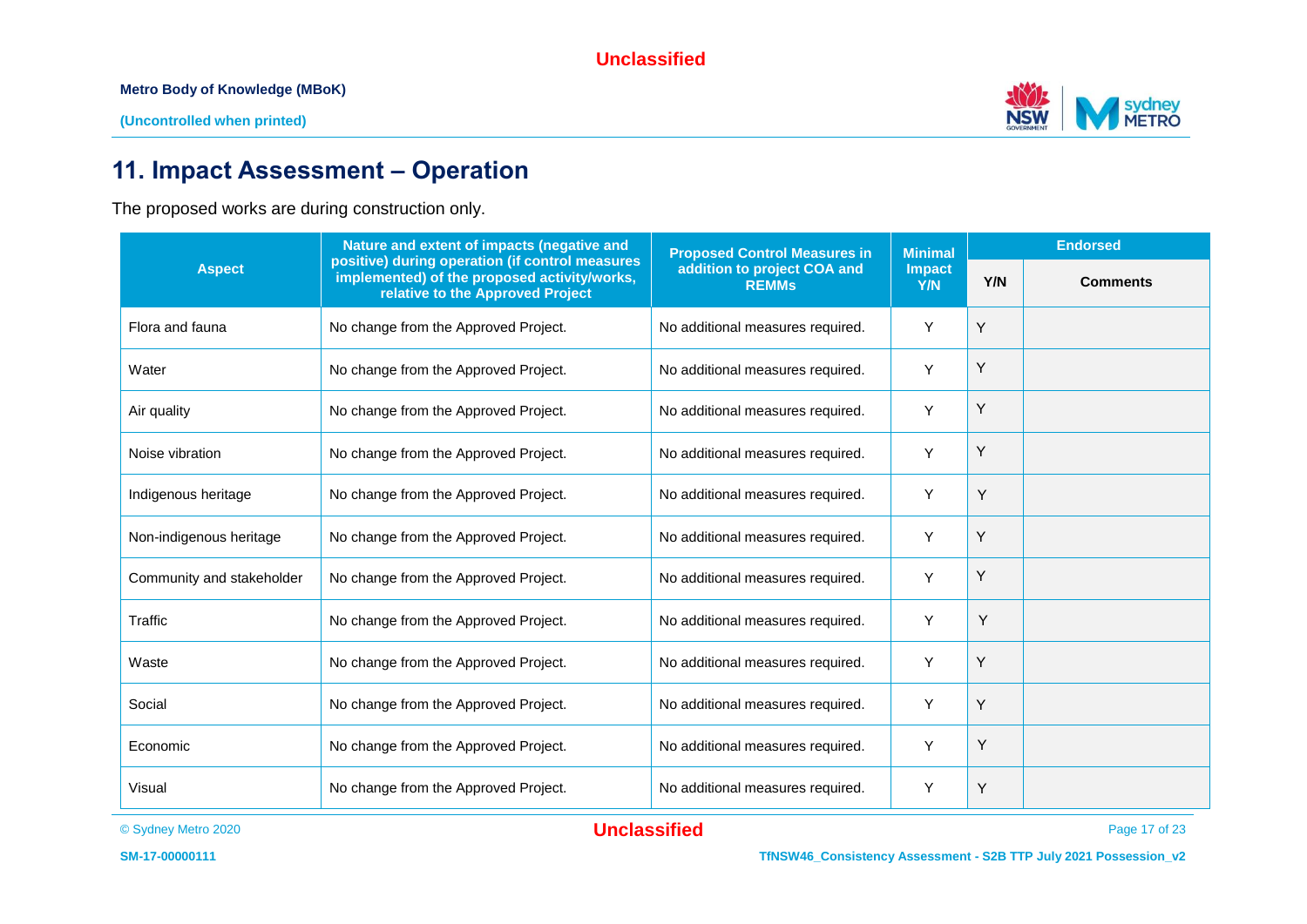#### **Metro Body of Knowledge (MBoK)**



|                                       | Nature and extent of impacts (negative and<br>positive) during operation (if control measures<br>implemented) of the proposed activity/works,<br>relative to the Approved Project | <b>Proposed Control Measures in</b>         | <b>Minimal</b><br><b>Impact</b><br>Y/N | <b>Endorsed</b> |                 |
|---------------------------------------|-----------------------------------------------------------------------------------------------------------------------------------------------------------------------------------|---------------------------------------------|----------------------------------------|-----------------|-----------------|
| <b>Aspect</b>                         |                                                                                                                                                                                   | addition to project COA and<br><b>REMMS</b> |                                        | Y/N             | <b>Comments</b> |
| Urban design                          | No change from the Approved Project.                                                                                                                                              | No additional measures required.            | Y                                      | Y               |                 |
| Geotechnical                          | No change from the Approved Project.                                                                                                                                              | No additional measures required.            | Y                                      | Y               |                 |
| Land use                              | No change from the Approved Project.                                                                                                                                              | No additional measures required.            | Y                                      | Υ               |                 |
| Climate Change                        | No change from the Approved Project.                                                                                                                                              | No additional measures required.            | Y                                      | Υ               |                 |
| <b>Risk</b>                           | No change from the Approved Project.                                                                                                                                              | No additional measures required.            | Y                                      | Y               |                 |
| Other                                 | No change from the Approved Project.                                                                                                                                              | No additional measures required.            | Y                                      | Υ               |                 |
| Management and<br>mitigation measures | No change from the Approved Project.                                                                                                                                              | No additional measures required.            | Y                                      | Y               |                 |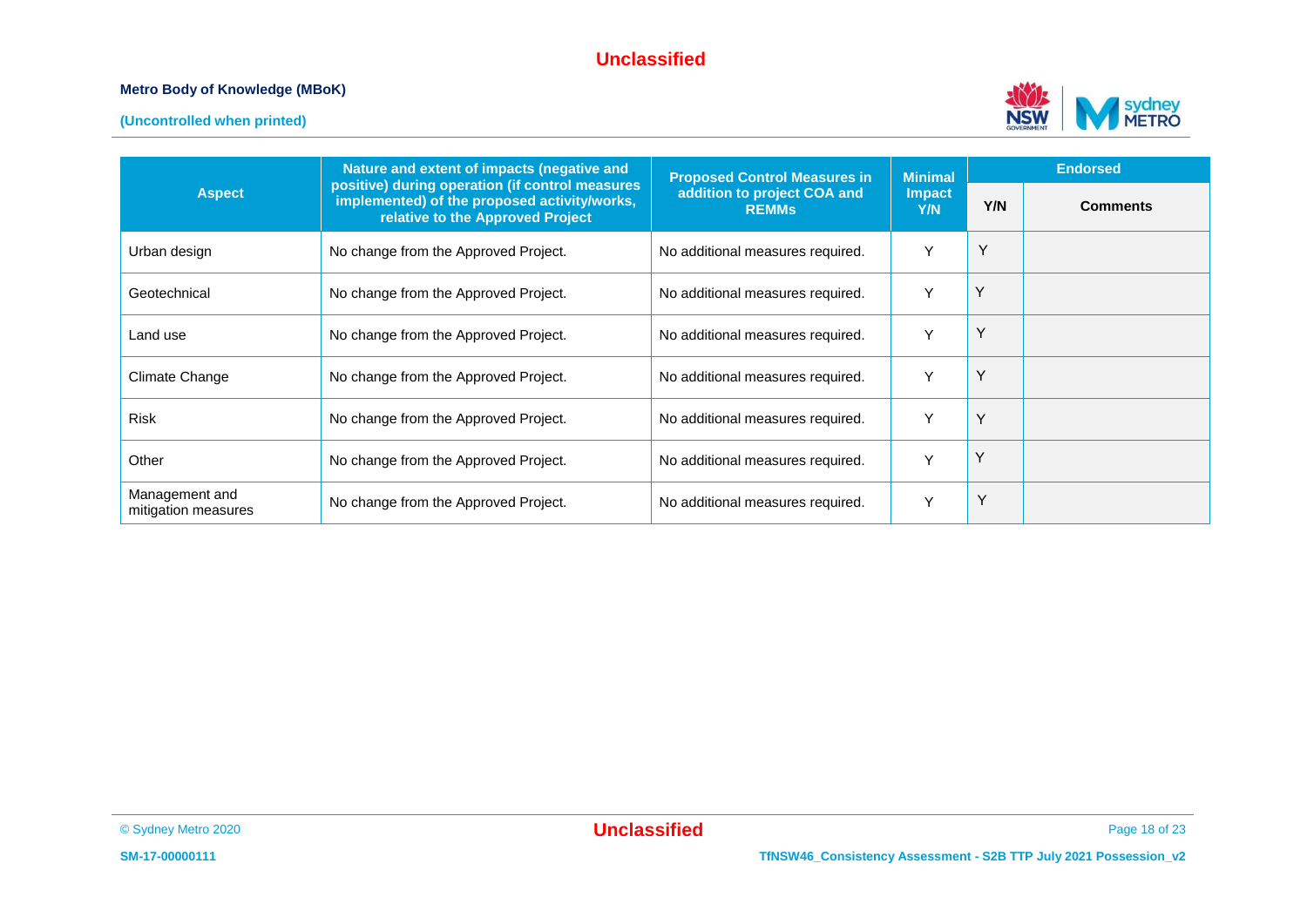

## **12. Consistency with the Approved Project**

| Based on a review and understanding of the existing Approved<br>Project and the proposed modifications, is there a<br>transformation of the Project? | No. The proposed works would not transform the project. The project would continue to provide a<br>metro rail line between Sydenham and Bankstown. |
|------------------------------------------------------------------------------------------------------------------------------------------------------|----------------------------------------------------------------------------------------------------------------------------------------------------|
| Is the project as modified consistent with the objectives and<br>functions of the Approved Project as a whole?                                       | Yes. The proposed works would be consistent with the objectives and functions of the Approved<br>Project.                                          |
| Is the project as modified consistent with the objectives and<br>functions of elements of the Approved Project?                                      | Yes. The changes identified in this assessment are consistent with the objectives and functions of<br>the Approved Project.                        |
| Are there any new environmental impacts as a result of the<br>proposed works/modifications?                                                          | No. The proposed works do not result in any new environmental impacts beyond those considered in<br>the Approved Project.                          |
| Is the project as modified consistent with the conditions of<br>approval?                                                                            | Yes. The proposed works would be consistent with the conditions of approval.                                                                       |
| Are the impacts of the proposed activity/works known and<br>understood?                                                                              | Yes. The impacts of the proposed works are understood.                                                                                             |
| Are the impacts of the proposed activity/works able to be<br>managed so as not to have an adverse impact?                                            | Yes. The impacts of the proposed works can be managed so as to avoid an adverse impact.                                                            |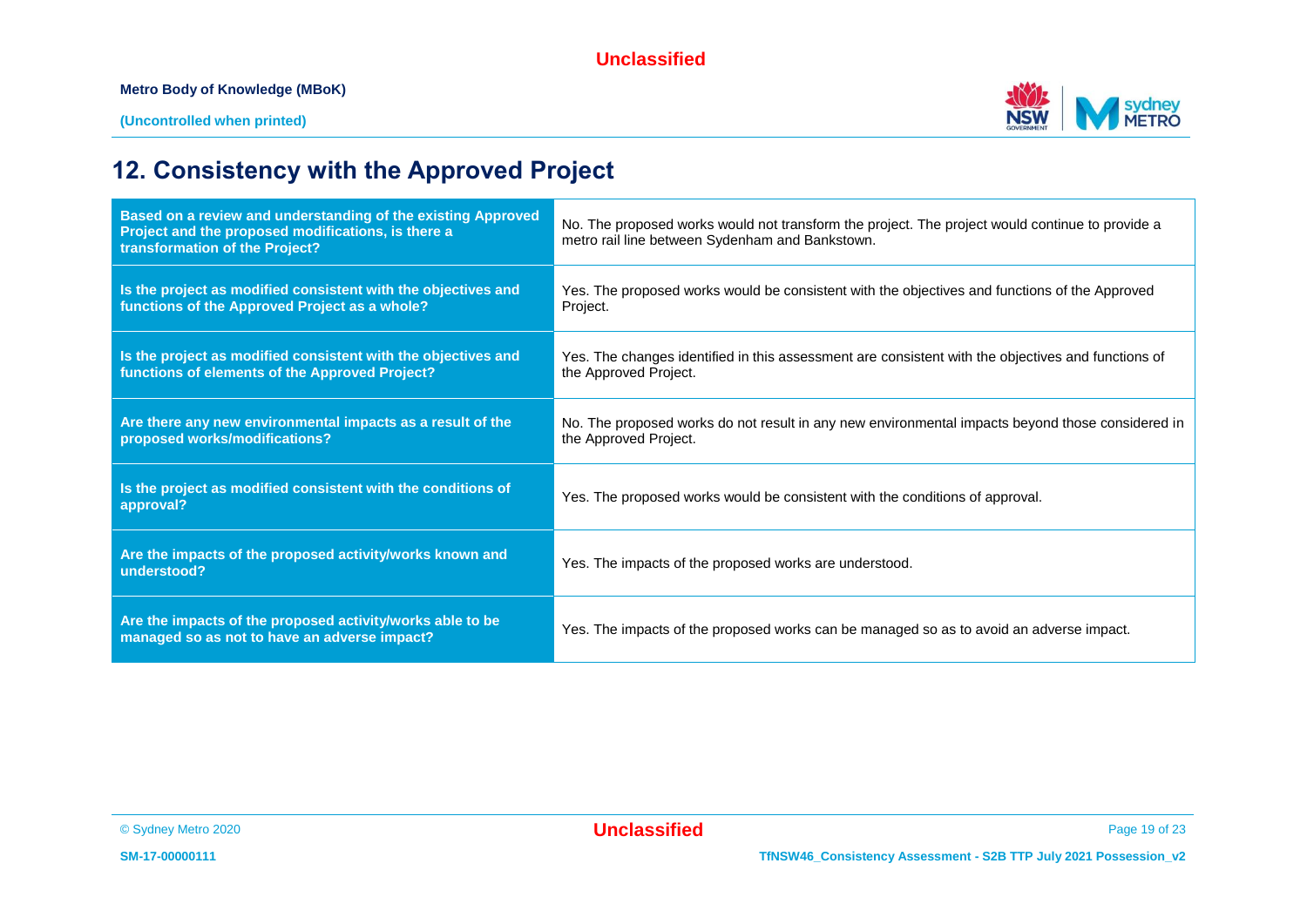**Metro Body of Knowledge (MBoK)**



## **13. Other Environmental Approvals**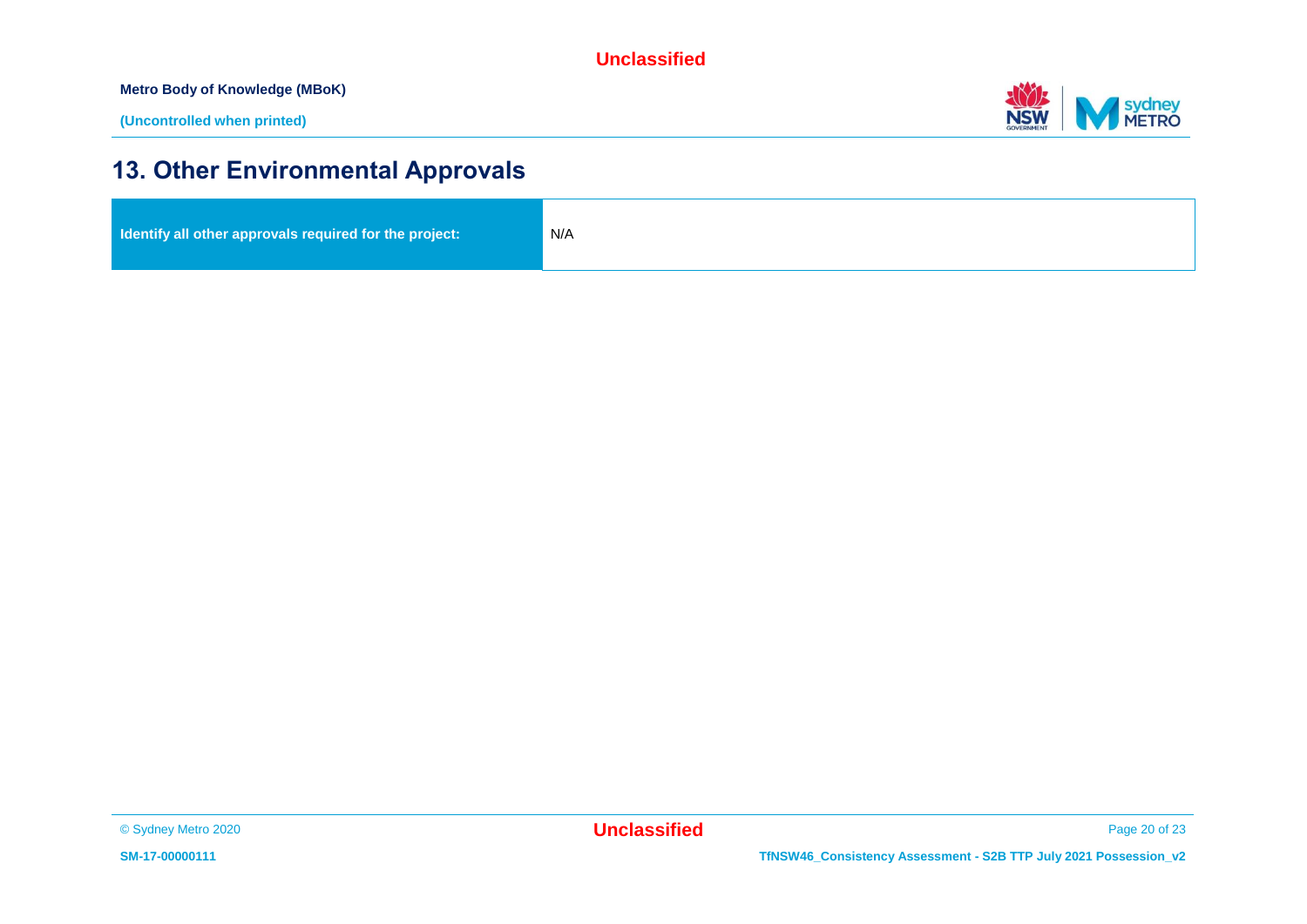

**(Uncontrolled when printed)**

## **Author certification**

To be completed by person preparing checklist.

**I certify that to the best of my knowledge this Consistency Checklist:**

- **Examines and takes into account the fullest extent possible all matters affecting or likely to affect the environment as a result of activities associated with the Proposed Revision; and**
- **Examines the consistency of the Proposed Revision with the Approved Project; is accurate in all material respects and does not omit any material information.**

| Name:    | Rachel Gardner                    | Signature: | Hadre      |  |
|----------|-----------------------------------|------------|------------|--|
| Title:   | <b>Planning Approvals Officer</b> |            |            |  |
| Company: | Sydney Metro                      | Date:      | 22.06.2021 |  |

#### This section is for Sydney Metro only.

| Application supported and submitted by |                                          |           |            |  |  |
|----------------------------------------|------------------------------------------|-----------|------------|--|--|
| Name:                                  | Yvette Buchli                            | Date:     | 24/06/2021 |  |  |
| Title:                                 | Associate Director Planning<br>Approvals | Comments: |            |  |  |
| Signature:<br>ChvetteBuchli            |                                          |           |            |  |  |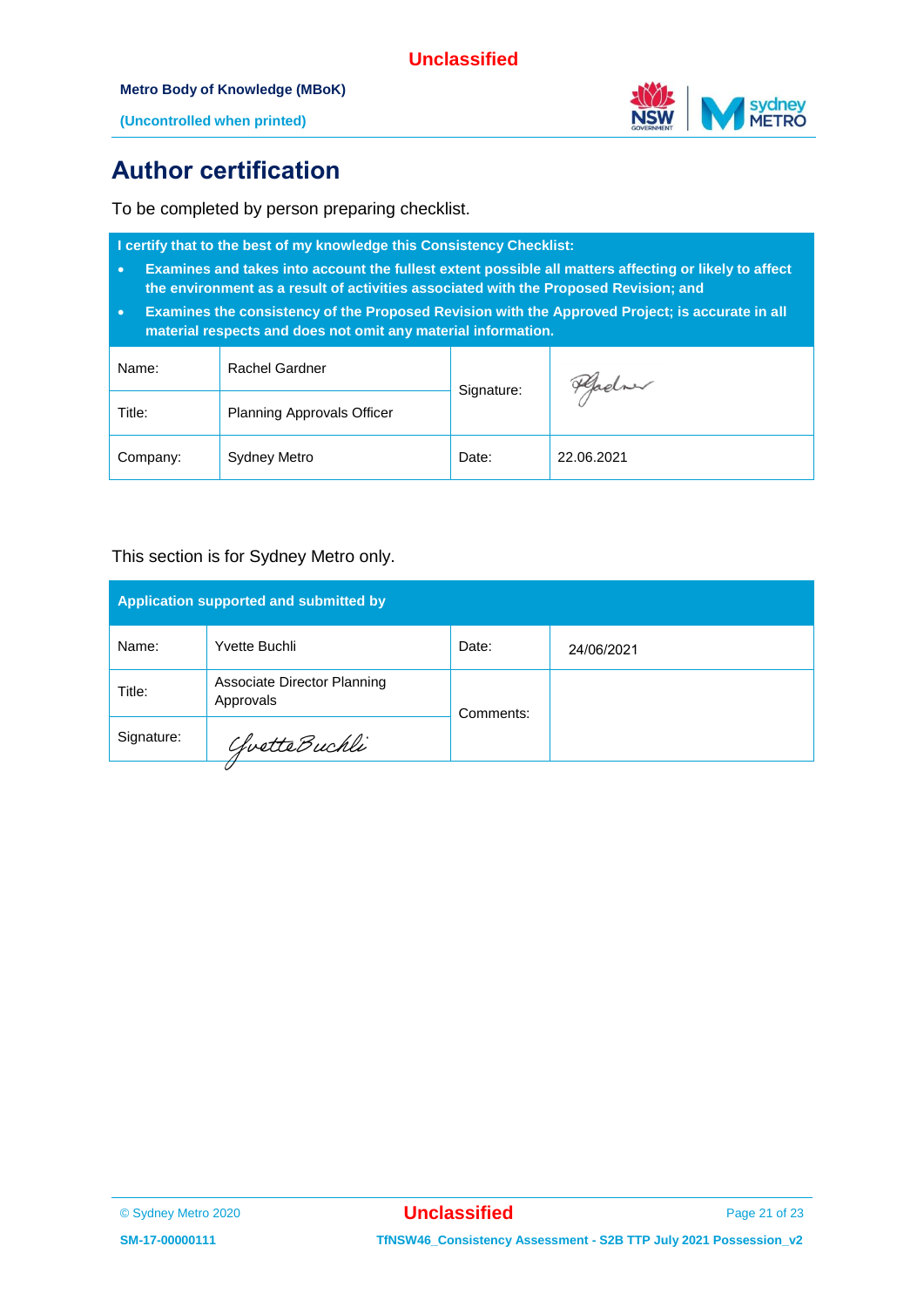#### **Metro Body of Knowledge (MBoK)**



**(Uncontrolled when printed)**

Based on the above assessment, are the impacts and scope of the proposed activity/modification consistent with the existing Approved Project?

- Yes The proposed activity/works are consistent and no further assessment is required.
- No The proposed works/activity is not consistent with the Approved Project. A modification or a new activity approval/ consent is required. Advise Project Manager of appropriate alternative planning approvals pathway to be undertaken.

| <b>Endorsed by</b> |                                                                         |           |              |  |  |
|--------------------|-------------------------------------------------------------------------|-----------|--------------|--|--|
| Name:              | Fil Cerone                                                              | Date:     | 24 June 2021 |  |  |
| Title:             | Director City & Southwest,<br>Environment, Sustainability<br>& Planning | Comments: |              |  |  |
| Signature:         |                                                                         |           |              |  |  |